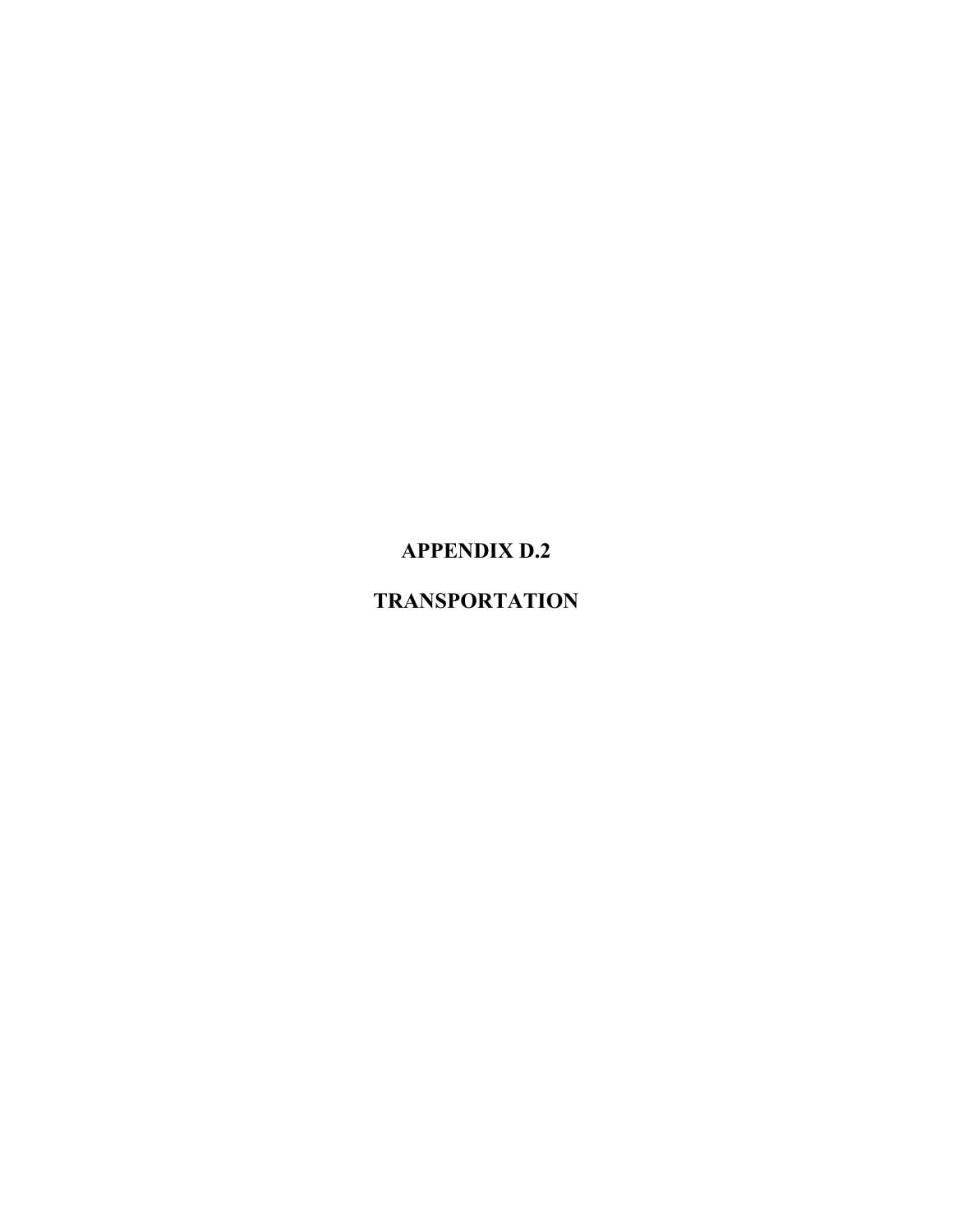#### **Appendix D.2:** Transportation

## **A. SURFACE TRANSIT**

#### **EXISTING LOCAL BUS SERVICE**

This section of the Appendix provides detailed information on existing bus service through the study area. Other information on surface transit, including a description of impacts is provided in Chapter 5C. Table D.2-1 highlights the major corridors through Manhattan's East Side and the key bus routes that operate along them. Over 600 buses operate in the study area during peak hours and, as presented in Table D.2-2, the East Midtown area has the highest volume of peak hour local buses.

|                                                                            | Table D.2-1 |
|----------------------------------------------------------------------------|-------------|
| <b>Overview of Major Bus Corridors and Routes on Manhattan's East Side</b> |             |

| Corridor                                                             | <b>Key Routes</b>                                                          |
|----------------------------------------------------------------------|----------------------------------------------------------------------------|
| <b>Fifth and Madison Avenues</b>                                     | M1, M2, M3, M4, M5 (only on Fifth Avenue), and, to<br>a lesser degree, Q32 |
| Lexington and Third Avenues                                          | M98, M101, M102, and M103                                                  |
| <b>First and Second Avenues</b>                                      | M <sub>15</sub>                                                            |
| York Avenue                                                          | M31                                                                        |
| Avenues A, B, C, and D                                               | M9, M14, and M21                                                           |
| East Broadway and Madison Street (Lower East Side)                   | M9 and M22                                                                 |
| Allen Street (Lower East Side) and Water Street (Lower<br>Manhattan) | M <sub>15</sub>                                                            |

**Table D.2-2 Scheduled Local Buses in the Peak Hours**

|                                                                                                                                         | AM No.<br>οf | PM No.<br>οf |
|-----------------------------------------------------------------------------------------------------------------------------------------|--------------|--------------|
| <b>Study Area Zone</b>                                                                                                                  | <b>Buses</b> | <b>Buses</b> |
| East Harlem (M1, M2, M3, M4, M15, M60, M96, M98, M100, M101, M102, M103, M106,<br>M116, and BX15)                                       | 183          | 155          |
| Upper East Side (M1, M2, M3, M4, M15, M30, M31, M66, M72, M79, M86, M96, M98, M101,<br>M102, M103, M106, Q32, Q60, and Q101)            | 267          | 214          |
| East Midtown (M1, M2, M3, M4, M5, M15, M16, M21, M27, M30, M31, M34, M42, M50, M57,<br>M98, M101, M102, M103, M104, Q32, Q60, and Q101) | 360          | 265          |
| Gramercy Park / Union Square (M1, M2, M3, M4, M5, M6, M7, M9, M14, M15, M16, M21,<br>M23, M34, M98, M101, M102, M103, and Q32)          | 255          | 216          |
| Lower East Side (M1, M2, M3, M5, M6, M7, M8, M9, M14, M15, M21, M22, M101, M102,<br>M103, and B39)                                      | 191          | 156          |
| Lower Manhattan (M1, M6, M9, M15, M20, M21, M22, M103, and B51)                                                                         | 91           | 78           |
| <b>Source:</b> 2000 Bus Route Profiles                                                                                                  |              |              |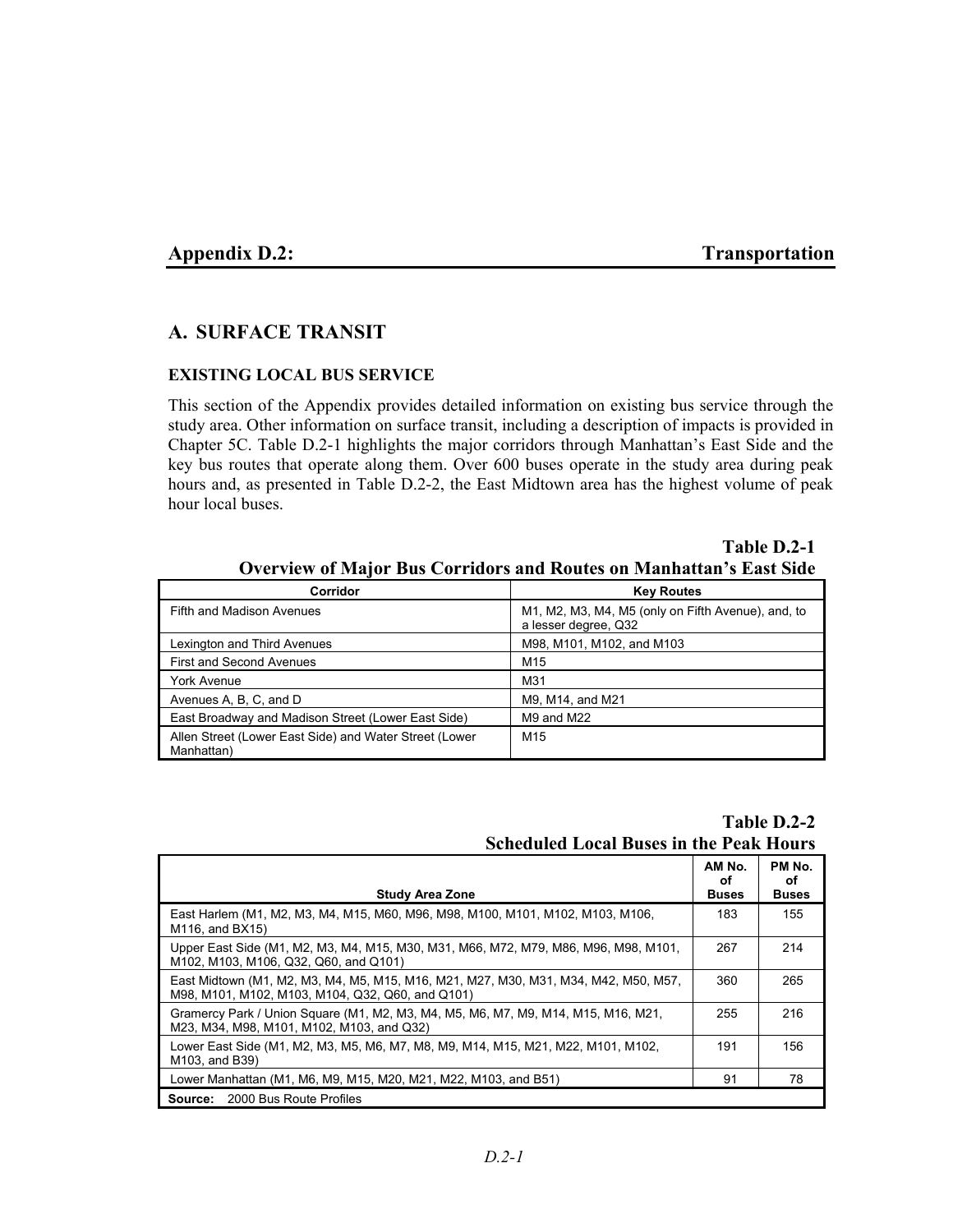Frequency of bus service is generally high, with scheduled headways (the time between buses) on some routes as low as 1.5 minutes during the peak periods (e.g., on the M15 in the AM peak). The M15 bus route has one of the highest bus frequencies since it is the only bus route that operates locally on First and Second Avenues. Crosstown bus service frequency is highest among the East Midtown and Upper East Side bus routes, generally ranging between 2 and 10 minute headway. One exception is the M14 route that operates along 14th Street at 1.5 minute headways during the AM peak period. One reason for this high service frequency is that it incorporates all of the M14 bus routes that serve Avenues A, C, and D through the Lower East Side. Tables D.2-3 and D.2-4 provide a summary of bus headways for key north-south and eastwest routes in the study area.

|                                                                                          | <b>Weekday Service</b> |                 |                    |                      | Saturday        |
|------------------------------------------------------------------------------------------|------------------------|-----------------|--------------------|----------------------|-----------------|
| <b>Routes</b>                                                                            | AM (min)               | Midday<br>(min) | <b>PM</b><br>(min) | Eveni<br>ng<br>(min) | Midday<br>(min) |
| <b>North-South Routes</b>                                                                |                        |                 |                    |                      |                 |
| M1: Fifth/Madison Avenues                                                                | 4.5                    | 8               | 3.5                | 9.5                  | 9.5             |
| M2: Fifth/Madison Avenues/Powell Blvd.                                                   | 6                      | 8.5             | 6                  | 9                    | 9.5             |
| M3: Fifth/Madison Avenue/St. Nicholas Avenue.                                            | 8.5                    | 8.5             | 7.5                | 9                    | 9.5             |
| M4: Fifth/Madison Avenues/Broadway                                                       | 3                      | 7.5             | 3.5                | 9.5                  | 7.5             |
| M5: Fifth Ave /Ave. of Americas/Riverside Drive                                          | 5.5                    | 10              | 8.5                | 10                   | 9               |
| M6: Seventh Ave./Broadway/Ave. of Americas                                               | 15                     | 9               | 8.5                | 15                   | 9               |
| M9: Avenue B/East Broadway                                                               | 8.5                    | 15              | 12                 | 30                   | 20              |
| M15: First/Second Avenues                                                                | 1.5                    | 3               | 2.5                | 5                    | 3.5             |
| M31: 57th Street/York Avenue                                                             | $\overline{2}$         | 8               | 4                  | 8.5                  | 10              |
| M98: Washington Heights - Third/Lexington Aves.                                          | 6                      |                 | 7.5                | 20                   |                 |
| M101: Third/Lexington/Amsterdam Aves.                                                    | 4                      | 6               | 5                  | 7.5                  | 10              |
| M102: Third/Lexington Avenues/Malcolm X Blvd.                                            | 10                     | 10              | 10                 | 10                   | 12              |
| M103: Third/Lexington Aves.                                                              | 10                     | 12              | 10                 | 10                   | 10              |
| B51: Brooklyn Fulton Mall - Lower Manhattan                                              | 15                     | 30              | 12                 | 30                   |                 |
| "-" Indicates that there is no service.<br>Note:<br>Source: 2000 NYCT Bus Route Profiles |                        |                 |                    |                      |                 |

| <b>NYCT Local Bus Routes: Bus Headways for Key North-South Routes</b> |  |
|-----------------------------------------------------------------------|--|
|                                                                       |  |

**Table D.2-3**

## **NYCT EXPRESS BUS SERVICE**

In addition to the local bus service described above, New York City Transit (NYCT) operates two express bus routes within the East Side of Manhattan—X25 and X90,—on weekdays only. The X90 provides bus service from the residential sections of the Upper East Side to the Financial District. All express bus routes operate southbound in the AM peak period and northbound in the PM peak period, generally at 10- to 20-minute headways. NYCT also operates five express bus routes from Brooklyn into Manhattan, four routes from Queens, and 24 routes from Staten Island. These buses generally operate at headways ranging from 5 to 30 minutes and travel to the Lower Manhattan and/or Midtown Manhattan commercial districts.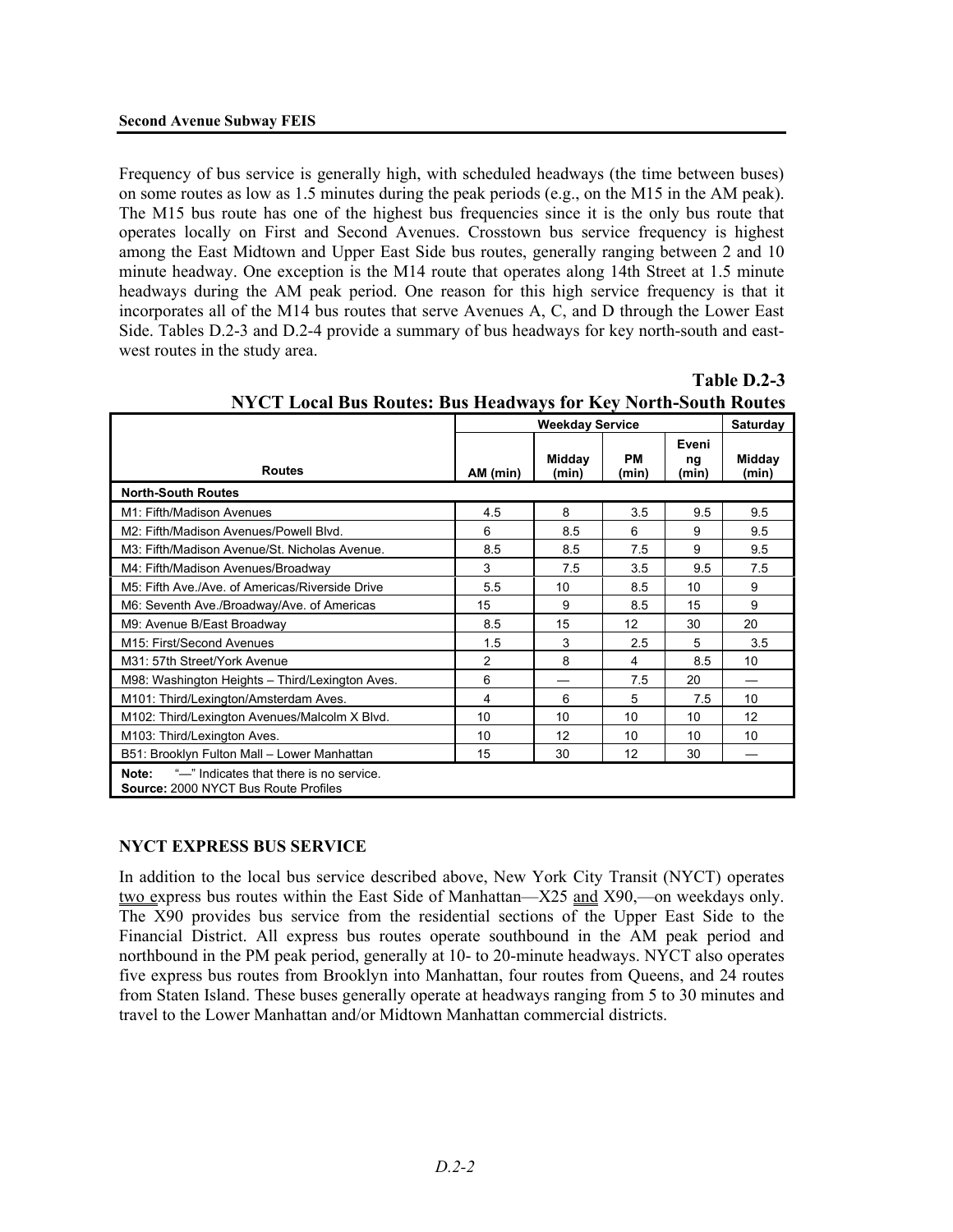|                                                                                          | <b>Weekday Service</b><br>Saturday |                          |                 |                  |                                  |
|------------------------------------------------------------------------------------------|------------------------------------|--------------------------|-----------------|------------------|----------------------------------|
| <b>Routes</b>                                                                            | AM (min)                           | Midday<br>(min)          | PM (min)        | Evening<br>(min) | Midday<br>(min)                  |
| <b>East-West Routes</b>                                                                  |                                    |                          |                 |                  |                                  |
| M8: 8th/9th Streets                                                                      | 10                                 | 10                       | 10              | 20               | 20                               |
| M14AD: 14th Street/Avenues A, C, and D                                                   | 1.5                                | 3                        | 2.5             | 4                | 3.5                              |
| M16/M34: 34th Street                                                                     | 4                                  | 5.5                      | $\overline{4}$  | 9                | 6.5                              |
| M21: Houston Street/Avenue C                                                             | 15                                 | 20                       | 15              | 30               | 20                               |
| M22: Madison/Chambers Streets                                                            | 7.5                                | 15                       | 12              | 15               | 12                               |
| M23: 23rd Street                                                                         | 4.5                                | 6.5                      | 5.5             | 9                | 8                                |
| M30: 57th/72nd Streets                                                                   | 6                                  | $\overline{\phantom{0}}$ | 12              | 12               | $\overbrace{\phantom{12322111}}$ |
| M42: 42nd Street                                                                         | 1.5                                | 5                        | 3.5             | 11               | 9.5                              |
| M50/M27: 49th/50th Streets                                                               | $\overline{2}$                     | 6                        | 4.5             | 7.5              | 10 <sup>°</sup>                  |
| M57: 57th Street                                                                         | 8.5                                | 10                       | 8.5             | 10.5             | 10.5                             |
| M60: 125th Street                                                                        | 12                                 | 15                       | 12 <sup>°</sup> | 12               | 12 <sup>°</sup>                  |
| M66: 66th/67th Streets                                                                   | 5                                  | 8.5                      | 5               | 8                | 9.5                              |
| M72: 72nd Street                                                                         | 12                                 | 12 <sup>2</sup>          | 12              | 15               | 11                               |
| M79: 79th Street                                                                         | 3.5                                | 6.5                      | 5               | 8                | 7.5                              |
| M86: 86th Street                                                                         | 3                                  | 5                        | 4               | 6                | 6.5                              |
| M96: 96th Street                                                                         | 3                                  | 6                        | $\overline{4}$  | 8.5              | 8.5                              |
| M100: 125th Street                                                                       | 10                                 | 10                       | 10              | 12               | 10 <sup>°</sup>                  |
| M104: Broadway/42nd Street                                                               | 3.5                                | 5                        | 3               | 5.5              | 4.5                              |
| M106: 96th/106th Streets                                                                 | 30                                 | 30                       | 30              | 30               | 30                               |
| M116: 116th Street                                                                       | 4.5                                | 15                       | 5               | 20               | 15                               |
| BX15: 125th Street                                                                       | 6.5                                | 8.5                      | 8.5             | 11.5             | 8.5                              |
| B39: Delancey Street                                                                     | 15                                 | 15                       | 12              | 20               | 12 <sup>°</sup>                  |
| Q32: Penn Station - Jackson Heights                                                      | 6.5                                | 10                       | 6               | 8.5              | 8.5                              |
| Note: "-" indicates that there is no service.<br>2000 NYCT Bus Route Profiles<br>Source: |                                    |                          |                 |                  |                                  |

## **Table D.2-4 NYCT Local Bus Routes: Bus Headways for Key East-West Routes**

#### **PRIVATE EXPRESS BUS SERVICE**

New York City Department of Transportation (NYCDOT) has granted express bus franchises to various private companies to provide express bus service from parts of the Bronx, Brooklyn, Queens, and Staten Island into the Manhattan CBD. Service is provided either to Midtown or to the Wall Street area, although some bus routes provide service to both destinations. Nonfranchised commuter service from Staten Island generally travels through New Jersey to Manhattan via the Holland Tunnel. Express bus service is also provided into Manhattan from several areas outside of New York City, including Westchester County and Suffolk County.

#### **BUS TRAVEL TIMES AND SPEEDS**

Bus speeds are negatively impacted by street congestion and the frequency of bus stops. Table D.2-5 presents average bus speeds by route, for both weekdays and Saturdays at noon. Bus speeds are generally 10 to 20 percent lower than speeds for other vehicles. Buses providing regular service generally operate at speeds in the 5 to 7 mile per hour (mph) range, while limited-stop buses, which provide service to selected bus stops spaced about every eight to 10 blocks, operate in the 7 to 10 mph range. Only the dual bus lanes on Madison Avenue appear to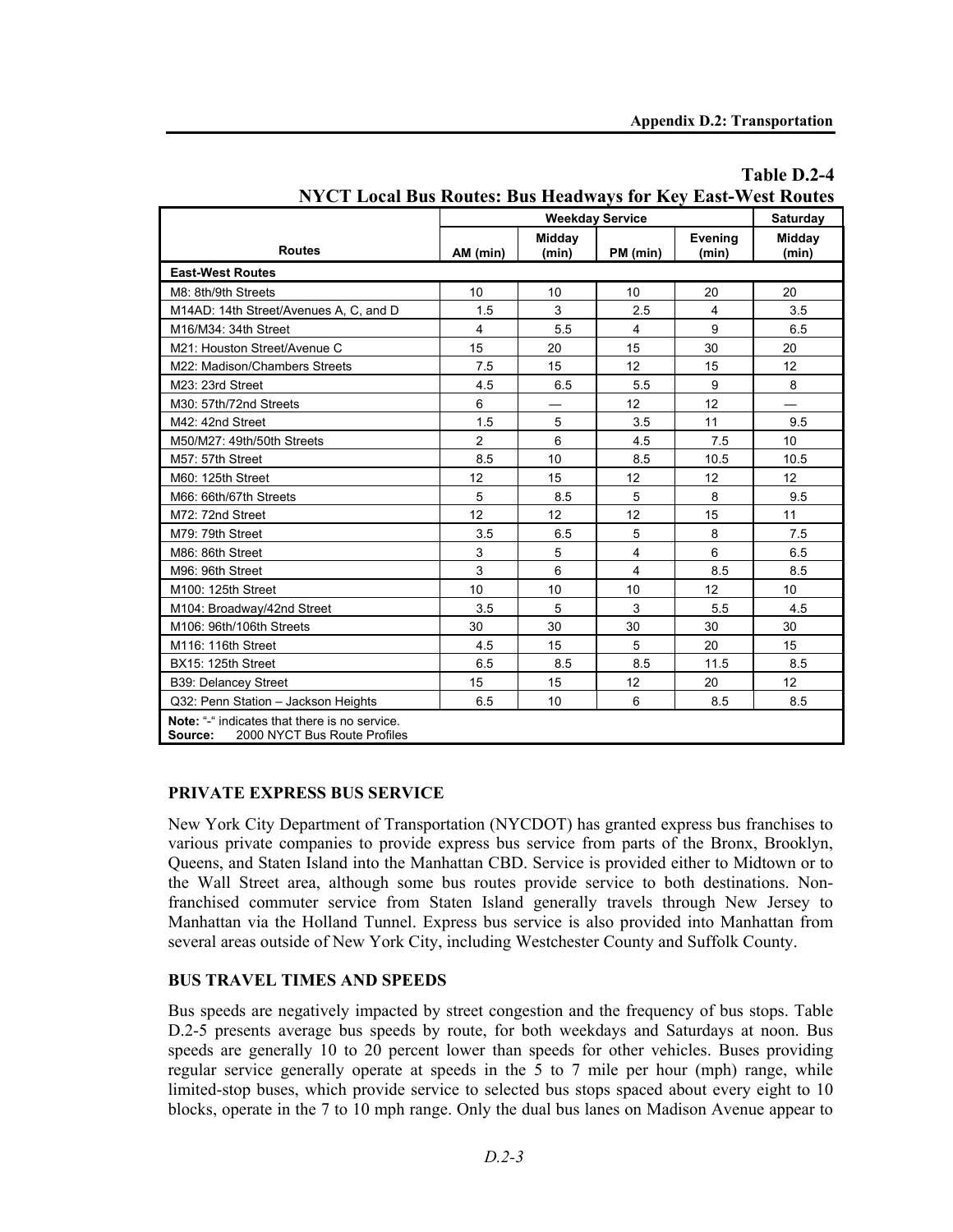have successfully improved overall bus speeds compared to regular bus lanes. Immediately after the lanes were implemented, speeds during the PM increased 80 percent.

A common condition affecting bus operations is "bus bunching," where after a long period when no buses arrive at a specific bus stop, several buses arrive within minutes or even a few seconds of each other. Several factors contribute to bus bunching, including the high frequency of service, high passenger volumes using the buses which can cause long delays at individual bus stops, overall traffic congestion on the avenues which decreases bus speeds, and illegal parking.

#### **BUS SCHEDULE GUIDELINES**

NYCT "Local Bus Schedule Guidelines" are designed to ensure that there are enough buses on a given route to accommodate riders during a particular time period. Guidelines have been developed for both "feeder" routes (i.e., routes on which most of the passengers have a common origin or destination) and "grid" routes (which are characterized by a series of significant on/off activities). Most of the local bus routes in the study area are grid routes. The grid route schedule guidelines indicate that buses are expected to accommodate up to a maximum of 60 people (approximately 1.5 times seated capacity) on standard 40-foot buses and 85 people on articulated buses during the peak periods.

Consistent with these guidelines, three levels of loading standards have been developed for NYCT buses: seated (less than 40 passengers on a bus); standing (between 41 and 60 passengers per bus, or up to the service guideline of a maximum of 60 passengers per bus, as indicated earlier); and overcrowded (more than 60 passengers per bus).

Ridership data obtained from the 2000 NYCT Route Profiles and limited observations of bus crowding conditions indicate that the major north-south routes—which are the primary focus of this study because they transport passengers in the same general directions that Second Avenue Subway service would offer—are characterized by high frequency of service and high ridership levels.

The M15 bus route provides local service on First and Second Avenues. As the M15 has the highest number of passengers of any route, more trips are scheduled on the M15 bus (39 trips) during the AM peak hour than on any other bus route in the study area. With an average per-trip load guideline of 60 passengers (the maximum allowable), the capacity rating for the M15 bus is 82 percent. The service capacity rating in the PM peak hour is 76 percent.

The M101, M102, and M103 routes have the next highest number of riders in the AM peak hour, with over 1,200 passengers. The M101, M102, and M103 buses have a capacity rating of 84 percent in the AM peak hour and a rating of 92 percent during the PM peak hour.

# **B. VEHICULAR TRAFFIC**

Following is supporting information for the Existing Conditions and Construction Impact sections of the Vehicular Traffic chapter (Chapter 5D). The Existing Conditions portion discusses the street and roadway network for the five study zones, provides an overview of traffic trends, specifies truck routes, and summarizes major street traffic volumes and travel speeds. The Construction Impacts section provides level of service summary tables for each study zone during the construction phase.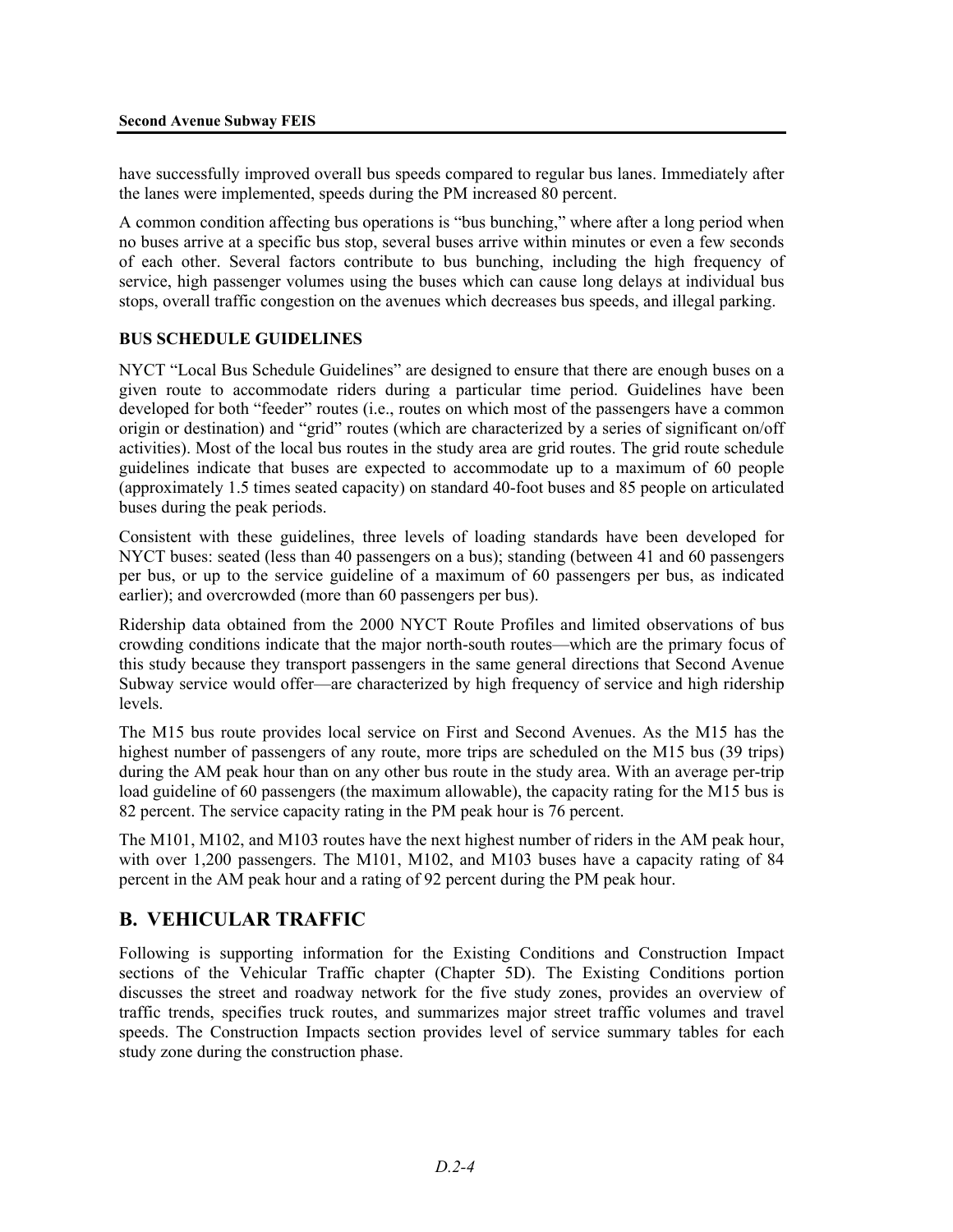|                                                                                                                           | <b>Midday</b> |                 |  |  |
|---------------------------------------------------------------------------------------------------------------------------|---------------|-----------------|--|--|
| <b>Routes</b>                                                                                                             | Weekday       | <b>Saturday</b> |  |  |
| <b>North-South Routes</b>                                                                                                 |               |                 |  |  |
| M1: Fifth/Madison Avenues                                                                                                 | 5.7           | 9.2             |  |  |
| M2: Fifth/Madison Avenues/Powell Boulevard                                                                                | 6.5           | 6.6             |  |  |
| M3: Fifth/Madison/St. Nicholas Avenues                                                                                    | 5.8           | 6.7             |  |  |
| M4: Fifth/Madison Avenues/Broadway                                                                                        | 5.6           | 6.9             |  |  |
| M5: Fifth Avenue/Avenue of the Americas/Riverside Drive                                                                   | 6.7           | 7.0             |  |  |
| M6: Seventh Avenue/Broadway/Avenue of the Americas                                                                        | 4.7           | 6.1             |  |  |
| M9: Avenue B/East Broadway                                                                                                | 5.5           | 6.6             |  |  |
| M15: First/Second Avenues                                                                                                 | 5.3           | 6.4             |  |  |
| M31: 57th Street/York Avenue                                                                                              | 5.8           | 6.3             |  |  |
| M98: Washington Heights/Lexington Avenue                                                                                  | 12.2          | <b>NA</b>       |  |  |
| M101: Third/Lexington Avenues                                                                                             | 5.4           | 6.7             |  |  |
| M102: Third/Lexington Avenues                                                                                             | 5.9           | 6.5             |  |  |
| M103: Third/Lexington Avenues                                                                                             | 5.4           | 6.6             |  |  |
| M104: Broadway                                                                                                            | 5.4           | 5.6             |  |  |
| <b>East-West Routes</b>                                                                                                   |               |                 |  |  |
| M8: 8th/9th Streets                                                                                                       | 6.0           | 6.2             |  |  |
| M14AD: 14th Street/Avenues A, C, and D                                                                                    | 5.0           | 5.4             |  |  |
| M16/M34: 34th Street                                                                                                      | 4.6           | 6.4             |  |  |
| M21: Houston Street/Avenue C                                                                                              | 6.1           | 7.7             |  |  |
| M22: Madison/Chambers Streets                                                                                             | 4.6           | 4.8             |  |  |
| M23: 23rd Street                                                                                                          | 4.7           | 5.5             |  |  |
| M30: 57th/72nd Streets                                                                                                    | 4.4           | <b>NA</b>       |  |  |
| M42: 42nd Street                                                                                                          | 5.0           | 6.5             |  |  |
| M50/M27: 49th/50th Streets                                                                                                | 4.9           | 5.5             |  |  |
| M57: 57th Street                                                                                                          | 5.3           | 5.8             |  |  |
| M60: 125th Street                                                                                                         | 10.9          | 11.8            |  |  |
| M66: 66th/67th Streets                                                                                                    | 4.9           | 5.9             |  |  |
| M72: 72nd Street                                                                                                          | 4.9           | 6.8             |  |  |
| M79: 79th Street                                                                                                          | 5.2           | 6.2             |  |  |
| M86: 86th Street                                                                                                          | 4.8           | 6.6             |  |  |
| M96: 96th Street                                                                                                          | 4.3           | 4.9             |  |  |
| M100: 125th Street/Amsterdam Avenue                                                                                       | 5.1           | 6.8             |  |  |
| M106: 106th Street                                                                                                        | 6.1           | 6.8             |  |  |
| M116: 116th Street                                                                                                        | 6.5           | 6.8             |  |  |
| Notes:<br>Bus speeds measured at noon.<br>All speeds indicated in miles per hour.<br>Source: 2000 NYCT Bus Route Profiles |               |                 |  |  |

## **Appendix Table D.2-5 NYCT Local Bus Routes Average Bus Speeds for Key Routes**

## **EXISTING CONDITIONS**

#### *STREET AND ROADWAY NETWORK*

The following is a general overview of the character of the street and roadway network in each of the five zones.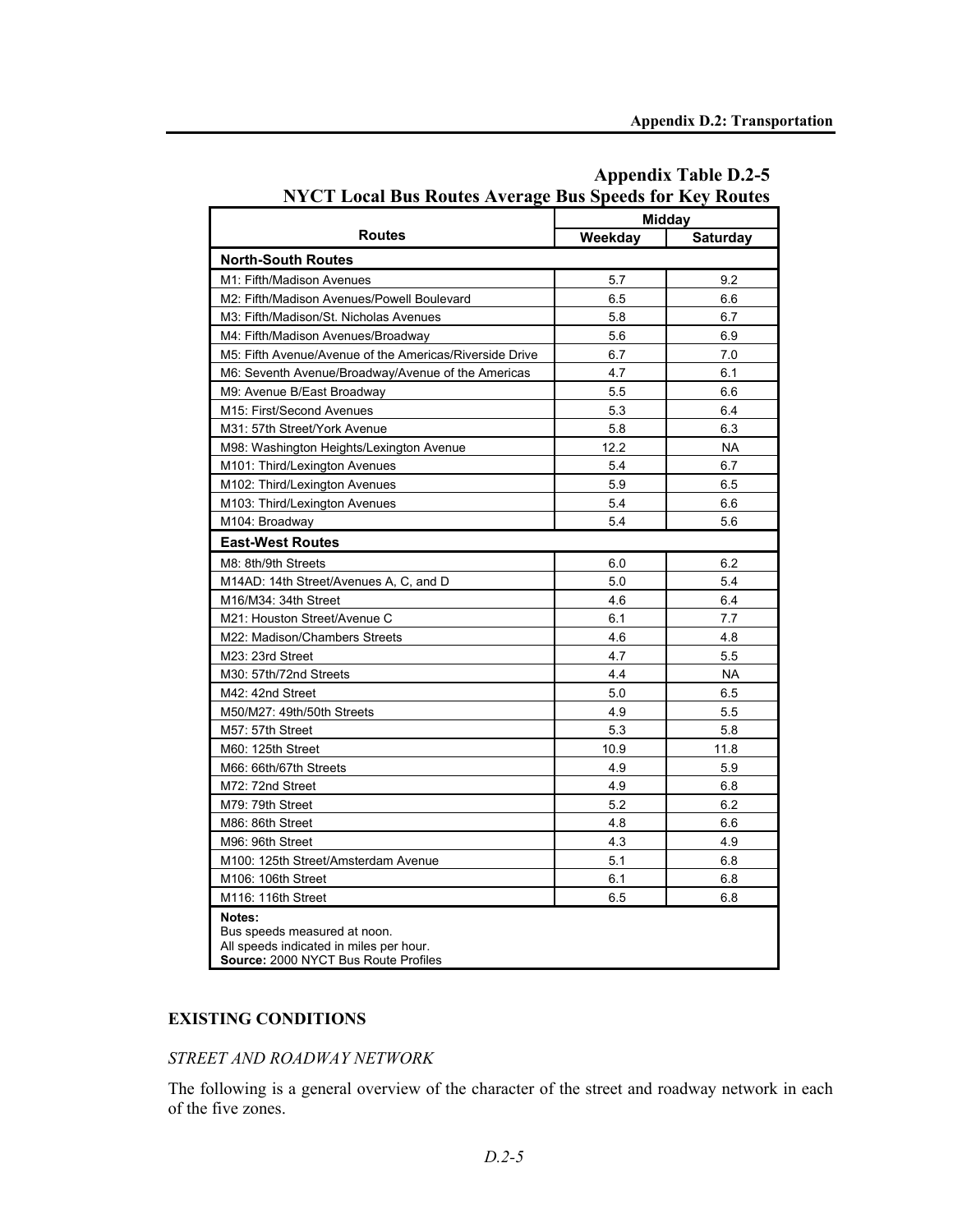#### *East Harlem*

East Harlem is mostly residential, and traffic moves through the area to employment points located farther south in Manhattan. The key roadway is the 125th Street corridor, lined with Harlem's largest concentration of commercial stores, and connected to points east via the Triborough Bridge at Second Avenue. Travel along 125th Street is slowed due to frequent shopper-related double parking, which often reduces street capacity to a single moving lane. Metro-North's 125th Street Station is situated at Park Avenue.

#### *Upper East Side*

The Upper East Side is bounded on the north by 96th Street and on the south by 60th Street. Major avenues connect traffic to and from the East Midtown core just south of 60th Street. Trucks making deliveries to the many retail and commercial establishments lining the avenues typically slow north-south traffic flows. Central Park transverses at 86th, 79th, and 65th/66th Streets serve east-west travel and are also heavily used by NYCT bus routes. Significant land uses of note in the area that generate the bulk of traffic trips are high-density residential uses and the Museum Mile on Fifth Avenue.

#### *East Midtown*

East Midtown contains the core of the eastern portion of Manhattan's CBD. It carries the highest traffic volumes in the study area, and has several distinguishing geometric features. Each of the area's north-south avenues has slightly different functions in processing vehicular traffic. Fifth and Madison Avenues act as a one-way pair for a significant amount of commuter and local bus traffic traveling directly into Manhattan's center. Park Avenue carries a significant amount of taxicabs destined to and from Grand Central Terminal (GCT) at 42nd Street. Lexington and Third Avenues are used as a north-south pair for a number of NYCT buses, and First and Second Avenues, situated to the east and out of the densest commercial areas, process a significant volume of through traffic, including the heavily utilized M15 bus route. Also of note are a number of key east-west arterials (e.g. 57th, 42nd, 34th Streets) that carry vehicles across the borough. Travel along 42nd and 34th Streets is slowed by difficult traffic signal progressions, but are generally considered better for through traffic than the narrower one-way crosstown streets.

Major traffic generators in East Midtown include: the Queensboro Bridge ramp system that intersects with a number of avenues and cross streets, the United Nations along First Avenue, Grand Central Terminal at 42nd Street, and the entrance and exit to the Queens-Midtown Tunnel. The Queensboro Bridge has a number of ramps in Manhattan that process traffic, although currently only those that access the upper level via 58th and 57th Streets are reversible. The Queens-Midtown Tunnel operates with four lanes (two in each direction), one of which is a reversible lane during peak periods, processing westbound traffic into Manhattan during the AM and the reverse in the PM. Along the entrance routes to both the Queensboro Bridge and Queens-Midtown Tunnel, vehicles queue, often requiring traffic enforcement agents to prevent gridlock.

#### *Gramercy Park/Union Square*

Traffic volumes in the Gramercy Park/Union Square area are lower than in the East Midtown area since the neighborhoods in this study zone (e.g. Stuyvesant Town, Peter Cooper Village, and Gramercy Park) are more residential in nature. The major traffic generators in this area, which is bordered by 34th Street to the north and 10th Street to the south, are hospitals, such as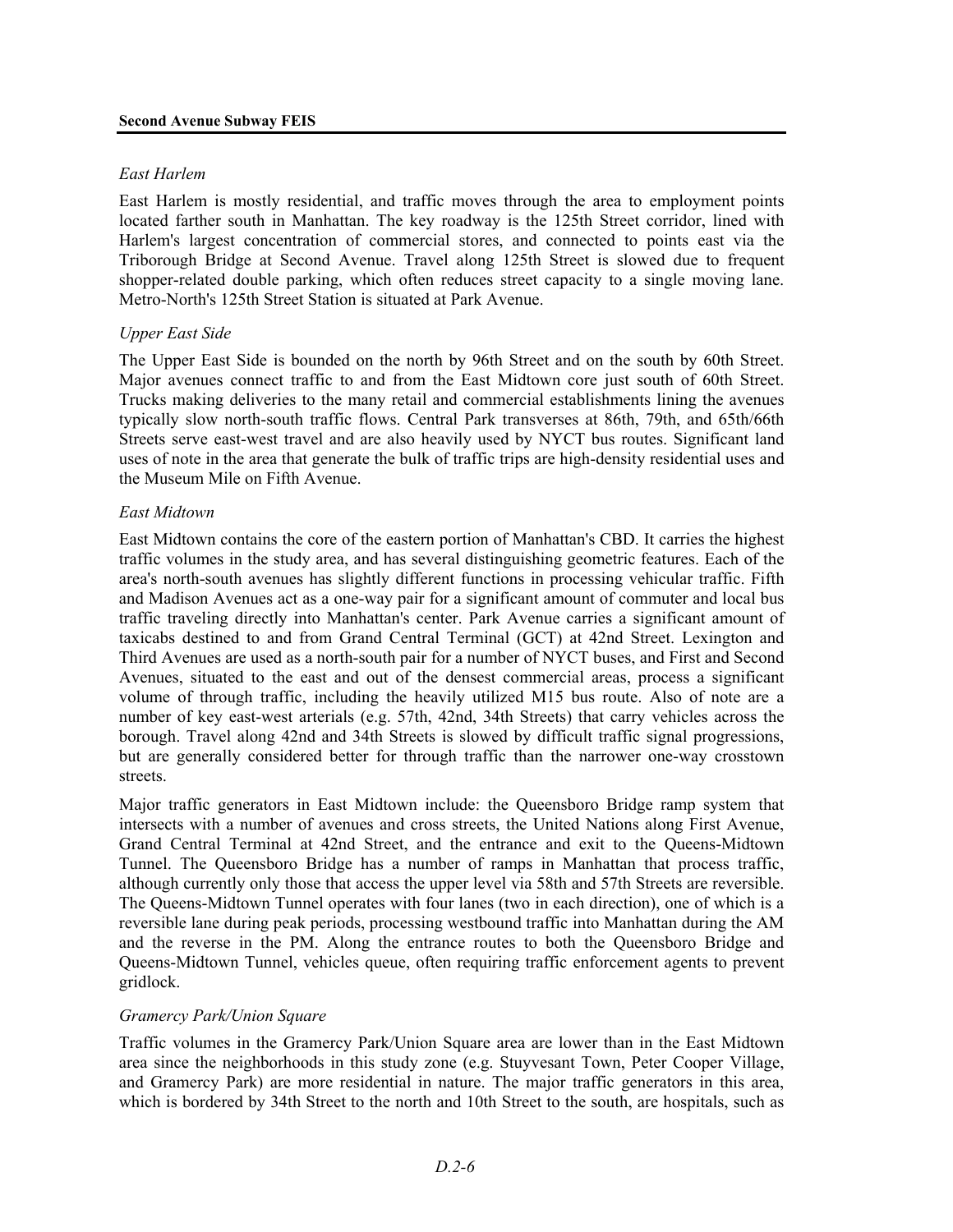Bellevue Hospital, NYU Medical Center, and the Veterans Administration Hospital along First Avenue between 23rd and 34th Streets. Between 23rd and 14th Streets are Beth Israel Medical Center, Cabrini Medical Center, and the Hospital for Joint Diseases.

#### *Lower East Side*

A regular street grid north of Houston Street characterizes the primarily residential Lower East Side zone. However, the area to the south is marked by irregular and odd-angled intersections that are difficult to travel through. This part of the study area processes large amounts of through traffic between the East River crossings and commercial areas north and south. Key travel corridors include: First and Second Avenues, which act as a one-way street pair through the area; Broadway, Manhattan's central southbound spine; Allen Street; the Williamsburg Bridge; and the FDR Drive.

#### *Lower Manhattan*

Lower Manhattan is characterized by an irregular grid pattern south of Canal Street. Except for a few major arterials, most streets within the area are narrow with usually just one moving lane. Travel is time-consuming and slow along them. Pedestrian traffic often overflows into the street, further impeding vehicular traffic flow. Water Street and Broadway are the two key north-south streets in this area, and each carries two or more effective travel lanes; yet they are often difficult to negotiate due to frequent double-parked truck traffic. The FDR Drive begins its path to the northern tip of Manhattan along the East River at the Battery.

The Wall Street/Financial District commercial hub, City Hall, and the Staten Island Ferry at Manhattan's southern tip are the most significant activity generators affecting traffic flow in Lower Manhattan. The "superblock" configuration of City Hall cuts off east-west through flow on Warren Street, Murray Street, and Park Place, and renders travel through this area difficult. During the morning rush hours, the Staten Island Ferry unloads from 4,000 to 6,000 pedestrians into the immediate area, causing vehicular traffic to come to a standstill for minutes at a time.

## *OVERVIEW OF TRAFFIC TRENDS*

Traffic volumes entering Manhattan have increased from the late 1940s to 2000. The 10-year traffic growth rate for the past decade on the study area crossings is 1.3 percent per year, a higher rate than the previous two decades. This was due, in part, to the recovery of the city's economy in the 1990s since its low point during the 1970s. Currently, there are more than 1.9 million Manhattan vehicle crossings per day.

These traffic volume increases are occurring during periods just before and after the normal commuter peak periods when the roadways have additional reserve capacity. Many of the approach roads to and from the river crossings operate at or near capacity during the AM and PM peak commuter hours and cannot accommodate a significant increase in traffic. Figure D.2-1 illustrates the total historical volumes at Manhattan bridges and tunnels in the study area between 1948 and 2000.

Traffic enters and exits the study area either from the West Side, from the various bridge and tunnel crossings along the eastern edge of Manhattan, or from the north end of Manhattan. A review of the most recent 2000 "New York City Bridge Traffic Volumes" crossing data indicates that, overall, about 955,000 vehicles used the East River/Harlem River crossings each day. Within the peak hour, between 30,000 and 35,000 vehicles enter and exit the nine bridges and tunnels in the study area in the peak direction. (The Willis and Third Avenue Bridges are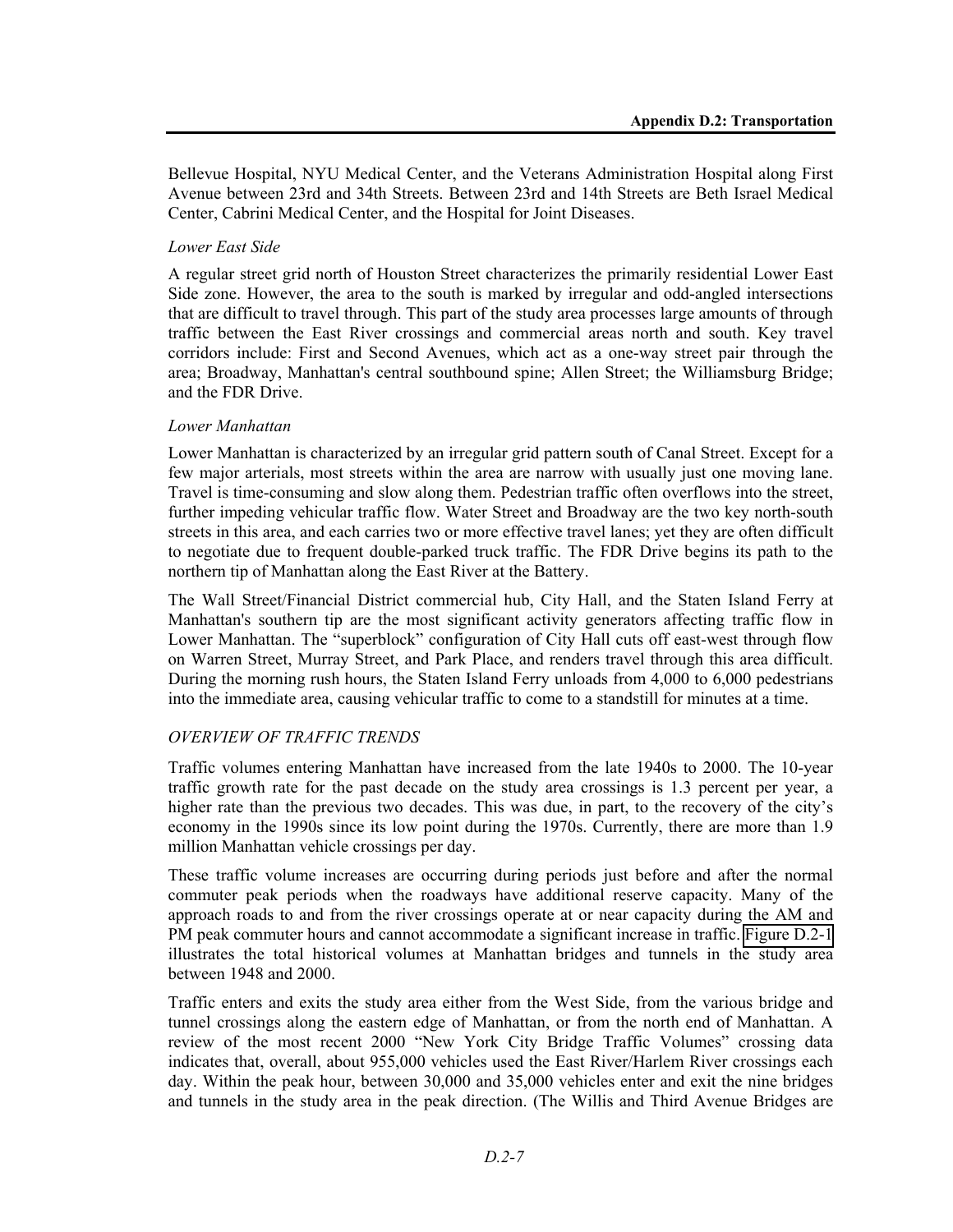considered as one paired bridge.) No single crossing carries more than 19 percent of the study area's river crossing traffic, and, except for the lightly used Madison Avenue Bridge (5 percent), all other crossings carry between 7 and 15 percent of the total crossing volume. The most heavily used crossing is the Queensboro Bridge, which processes approximately 91,500 vehicles per day per direction (19 percent of the total crossings in the study area). The second-highest crossing is the Brooklyn Bridge, which processes about 73,800 vehicles per day in each direction (15 percent of the total crossing volume). The Williamsburg Bridge and the Triborough Bridge each process some 95,000 to 105,000 vehicles per day, each accounting for 11 percent of the East River/Harlem River crossing traffic. The Third Avenue, Willis Avenue, and Manhattan Bridges and the Queens-Midtown Tunnel process about 73,100 to 80,900 vehicles per day, each accounting for 8 percent of the East River/Harlem River crossings.

The portion of the study area south of 60th Street, including East Midtown, the Lower East Side, and Lower Manhattan, is part of the Central Business District (CBD), which is one of the most densely concentrated commercial and office areas in the world. Hundreds of thousands of vehicles enter and leave the area each day, with almost half the vehicles entering the CBD at the 60th Street screenline.

Within the CBD, the 8-9 AM peak hour, most travel is into Manhattan. This traffic is mainly composed of motorists driving to work, buses providing mass transit access, and commercial vehicles making deliveries, with a small amount of traffic traveling completely through the area. Figure D.2-2 shows the traffic volumes entering and leaving the CBD in the AM peak hour for 1998. As expected, most of the traffic is entering the area, although traffic volumes in the Holland Tunnel are close to a 50/50 directional split. The entry portal with the highest total volume is the 60th Street "screenline" (also known as a cordon line, it is a "line" across which traffic volumes are counted). Over 40 percent of the traffic entering the CBD area crosses 60th Street.

In the 5-6 PM peak hour, most vehicles are leaving the CBD. Figure D.2-3 depicts the traffic volumes entering and leaving the CBD in the PM peak hour. Approximately 55,000 vehicles leave the CBD during this hour, and over 44,000 vehicles enter the area. The traffic flows at both the Brooklyn Bridge and the Holland Tunnel are at approximately a 50/50 split with slightly more vehicles entering than leaving at the Holland Tunnel.

Twenty-four hour volumes entering and leaving the CBD are presented in Figure D.2-4.

Traffic volumes crossing a screenline at 60th Street are shown for the AM, PM, and 24-hour periods in Figure D.2-5. The FDR Drive, a three-lane per direction limited-access roadway, carries more traffic than any other road in the study area during all three time periods. Second Avenue is the busiest of the avenues entering the CBD area in the AM peak hour, while First Avenue carries the highest volume of traffic for an avenue leaving the area in the PM peak hour. Both avenues carry traffic, particularly truck traffic, which generally travels around the edge of the CBD's core.

#### *MAJOR STREET TRAFFIC VOLUMES*

Traffic volumes vary widely along the major north-south routes in the study area, from up to 3,000 to 4,000 vehicles per hour (vph) in some high-density sections to only several hundred per hour in other less dense areas. Volumes are at their peak in the East Midtown area.

Volumes are highest during the AM and PM peak commuter periods. The upper graph on Figure D.2-6 shows volumes crossing the 60th Street screenline for the years 1986 and 1998. The data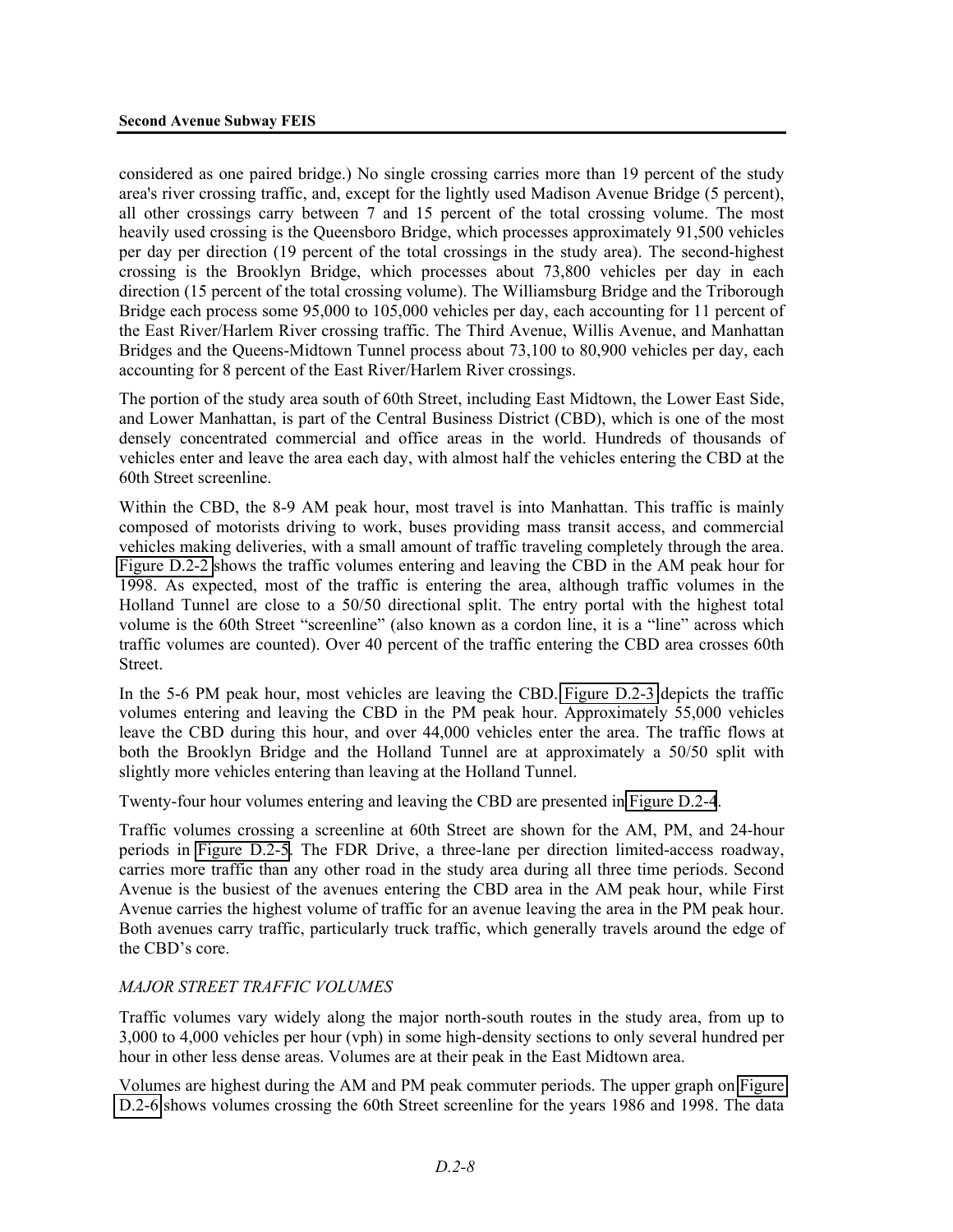show that traffic volumes *before* the AM peak period and *after* the PM peak period are higher in 1998 versus 1996, indicating that the duration of the peak period is becoming longer to accommodate the increased vehicular demand. Vehicle flows build in the early morning periods before 6 AM, increase dramatically in the 6-9 AM period, and drop off slightly in the midmorning hours. There is a minor increase during midday caused by delivery traffic that continues to build to the late afternoon commuter peak, usually 5-7 PM, before gradually decreasing to low levels in the overnight periods. It is important to note that peak volume levels are maintained fairly consistently over many hours of the day, from close to 7 AM until and through much of the nighttime hours. The lower graphs on Figure D.2-6 show vehicle volumes and transit ridership data on a percent basis. As expected, transit has sharp peak usage that varies greatly from automobile usage.

Specific descriptions of the major avenue traffic flows and unique transportation features follow.

#### *Fifth Avenue*

Fifth Avenue is a one-way southbound street from 138th Street in East Harlem to Washington Square Park. North of 60th Street, Fifth Avenue has four travel lanes; south of 60th Street, an additional travel lane is available. As Fifth Avenue provides a central corridor through the CBD, it carries a substantial volume of bus traffic (160-170 buses per hour) during the morning inbound peak period. Fifth Avenue is also intensely used during the evening peak period.

During the AM peak period, traffic volumes increase steadily from 600 to 700 vph in East Harlem to 1,200-1,500 vph on the Upper East Side, to their maximum of 2,100 vph between 42nd and 57th Streets. South of 42nd Street, volumes begin to steadily decrease from 1,500 vph near 34th Street to less than 700 vph south of Madison Square Park (23rd Street). During the midday periods, traffic flows along Fifth Avenue peak in Midtown at 1,400-1,600 vph and this level is maintained below 23rd Street as the avenue is used as a key delivery route. During the PM peak period, traffic volumes follow a pattern similar to that occurring earlier in the day, although the intensity of traffic volumes is slightly less than in the AM peak period.

#### *Madison Avenue*

Madison Avenue extends from 23rd Street to the 135th Street Bridge into the Bronx as a oneway northbound street. It forms a street pair with Fifth Avenue. South of 42nd Street, Madison Avenue provides four lanes for traffic (usually three lanes are moving lanes). North of 42nd Street, the avenue widens to a total of five lanes. Of note in this section are the dual bus lanes between 42nd and 59th Streets, which operate during the afternoon peak period to accommodate heavy northbound bus volumes. During this period, all lanes are maintained as moving travel lanes (with no parking lanes) to maximize capacity.

During the morning and midday peak periods, Madison Avenue carries modest traffic volumes compared with neighboring avenues, with volumes building to a Midtown peak of about 1,600- 1,800 vph in the East 50s. The avenue is also used as a "deadhead" route for empty express buses returning to their depots, with some 300 empty buses recorded during the weekday 7-9 AM period. In the Upper East Side and East Harlem, volumes of 1,000-1,200 vph are consistently maintained in the AM and midday peaks. During the PM peak period in East Midtown, traffic volumes are in the 1,100-1,350 vph range, with an additional 160-170 buses per hour carried in the dual bus lanes.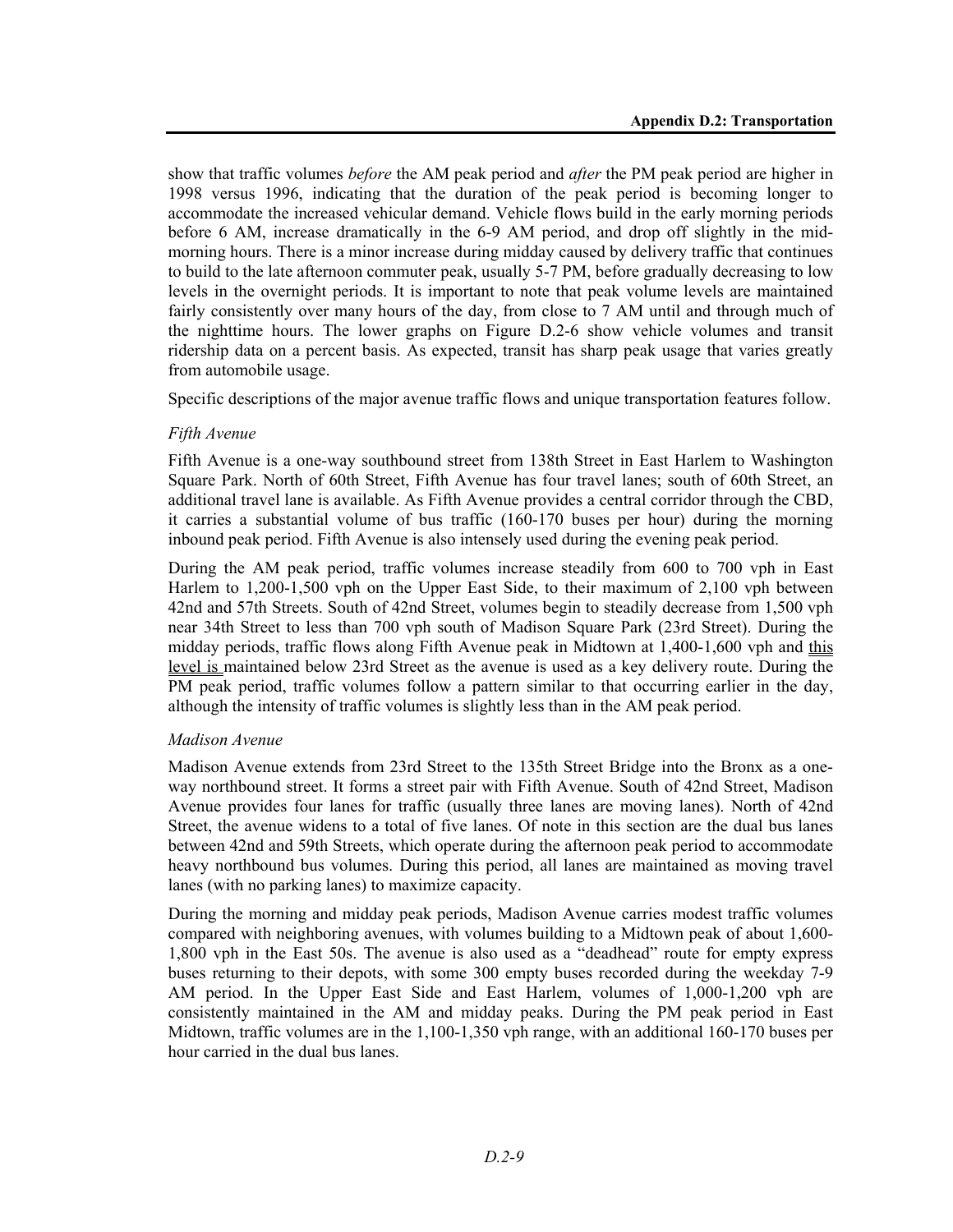#### *Park Avenue*

Park Avenue is one of the few two-way avenues in Manhattan. It has two sections separated by GCT. North of GCT, it has three moving traffic lanes in each direction for most of its length into East Harlem. No buses travel along the section of Park Avenue north of GCT. South of GCT, Park Avenue/Park Avenue South narrows, usually with only two moving lanes available in each direction. A few bus routes use it as part of their run. A raised two-lane elevated roadway that wraps around GCT and touches down at 46th and 40th Streets connects the two sections. Commercial traffic is prohibited from using Park Avenue as a through route.

Southbound traffic volumes in the northern section of Park Avenue are higher during the morning, ranging from about 700 vph in East Harlem to 1,800-2,000 vph near GCT. South of GCT, southbound traffic volumes initially decrease to about 600 vph between 40th and 30th Streets, and then increase to about 1,000 vph in the Union Square area. Midday traffic volumes are balanced in both directions of Park Avenue south of 60th Street, ranging from a 1,600 vph peak above GCT to 1,000 vph or less south of GCT. During the PM peak period, Park Avenue carries some 1,500-2,000 vph northward of East Midtown. South of GCT, traffic volumes are similar to those during midday periods.

#### *Lexington Avenue*

Lexington Avenue is a southbound street with five traffic lanes, with three to four moving lanes in most sections in Midtown. The avenue is bounded on the north by the Harlem River in East Harlem and on the south by Gramercy Park near 23rd Street. During the AM peak period, inbound commuter traffic to Midtown is at its highest. Local truck deliveries are permitted along Lexington Avenue.

During the AM peak period, volumes in East Harlem are in the 500-700 vph range, and build to between 1,500 and 2,000 vph near 60th Street. South of GCT, volumes decrease to 500 vph toward Lexington Avenue's southern terminus. The midday periods show a similar pattern. During the PM peak period, traffic builds again into East Midtown (about 1,500 vph near GCT), but then drops off only slightly to some 1,000 vph or so as it proceeds farther south.

#### *Third Avenue*

Third Avenue runs northbound through most of Manhattan and the Bronx (via the Third Avenue Bridge). It carries five northbound travel lanes with an additional curbside parking lane on each side north of 24th Street, and two-way traffic south of 24th Street. North of 24th Street, it forms a street pair with Lexington Avenue. South of 24th Street, the avenue narrows to three lanes in each direction (usually two moving lanes are maintained). South of 7th Street, Third Avenue merges into the Bowery. Local truck trips are permitted along Third Avenue.

A review of existing traffic volumes along Third Avenue throughout the day indicates that it is heavily used as a connection to the Queensboro Bridge at 59th Street. South of 23rd Street, volumes range from between 500 and 700 vph to a high of 1,000 vph per direction (near the Bowery). From 23rd Street to the Queensboro Bridge, traffic volumes average about 2,500 vph in the daily peak periods; north of the bridge, volumes decrease to just less than 2,000 vph throughout the day. In the East 50s, volumes are within the 2,300 to 2,700 vph range during each daily peak period, with higher volumes noted for the later outbound commutes.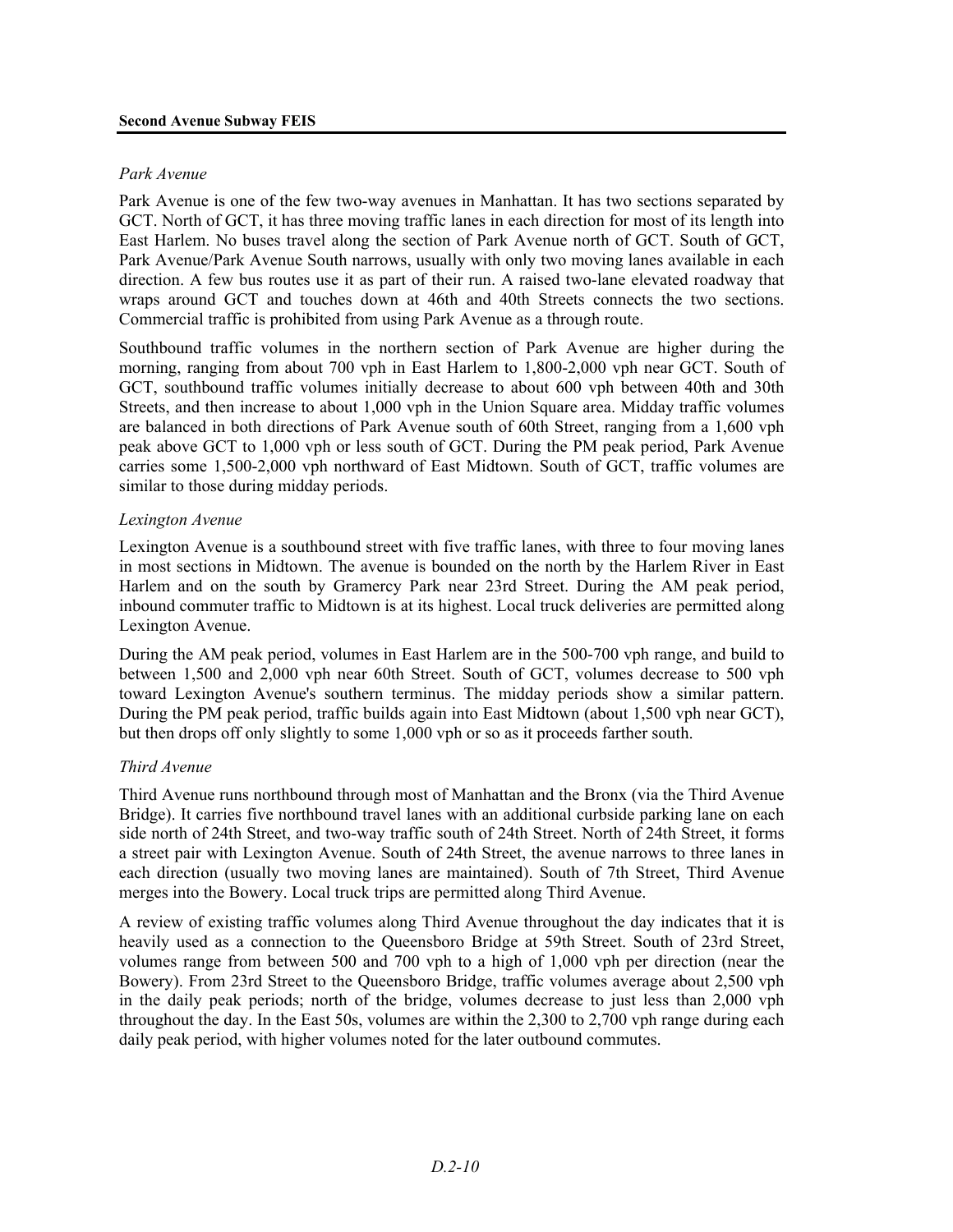#### *Second Avenue*

Second Avenue is a southbound one-way street that forms a street pair with First Avenue. The avenue begins just off the Harlem River Drive at 128th Street and ends on the Lower East Side at Houston Street, where it merges into Chrystie Street. It has seven travel lanes, usually with five lanes available for moving traffic. The right lane is reserved for bus-only operations between 96th and 14th Streets from 7 to 10 AM. Between Houston and Canal Streets, First and Second Avenues continue their one-way pair function along Allen Street, a corridor with three travel lanes in each direction and a wide median. Vehicles with destinations south of Canal Street must pass through Chinatown's eastern streets to access Water Street, which connects to the Battery area. Local truck trips are allowed to travel along Second Avenue for access to and from delivery destinations.

During the AM peak period, traffic volumes typically increase when traveling south along the avenue, from about 1,700 vph in the Upper East Side to a maximum of just over 3,500 vph near the Queensboro Bridge. Volumes decrease to 2,000 vph toward 14th Street. During the midday periods, traffic volumes exhibit a similar pattern, although the intensity of the level of traffic is about 20 percent lower than the AM peak. Traffic volume patterns during the PM peak period are nearly identical to those in the AM peak, which indicates that the avenue serves a number of travel functions that, when considered together throughout the day, result in a fairly uniform daily use. Traffic volumes are significantly lower on Allen and Water Streets, with levels ranging between 500 and 900 vph during each of the weekday peak periods.

## *First Avenue*

First Avenue runs northbound between Houston Street and 126th Street with seven traffic lanes (usually five moving lanes). Allen Street is the extension of First Avenue below Houston Street, and operates as a two-way street with three traffic lanes in each direction. During the 4-7 PM peak period, the right curb lane of First Avenue between 34th and 96th Streets is reserved for bus-only operations. Local truck trips are allowed to travel along First Avenue.

During the AM peak period, volumes south of 14th Street average less than 1,800 vph. There are a number of off-street parking garages in the immediate vicinity of the Bellevue Hospital and NYU Medical Center hospital area, causing block-to-block traffic fluctuations. North of the medical complex, volumes exceed 2,000 vph, reach their morning peak just above 60th Street with about 2,700 vph as vehicles near the Queensboro Bridge, and then decrease to the 1,000-1,800 vph range farther north. During the midday periods, volumes are in the range of 1,500- 2,000 vph, with the higher volumes at the East Midtown approach to the Queensboro Bridge. Traffic volumes peak during the late afternoon as outbound flows intensify. North of 14th Street, traffic volumes range from 2,300-2,700 vph, and increase to greater than 3,000 vph near the Queensboro Bridge. Volumes decrease slightly on the Upper East Side to the 2,000-2,300 vph range, decreasing further above 96th Street to below 1,500 vph.

First and Second Avenues are the primary roadways for the M15 bus route, which runs the entire length of Manhattan. A few local bus routes originating on the Lower East Side use short sections of each avenue toward the Midtown core. Two express bus lines (X90 and X92) from the Upper East Side make use of the avenues for closed-door operation (i.e., no passenger pickups) before entering the FDR Drive at 23rd Street. Express buses originating from Queens also use these two corridors between the Queens-Midtown Tunnel and the Queensboro Bridge. Finally, First Avenue was observed to be a deadhead route for buses traveling north after their morning inbound run.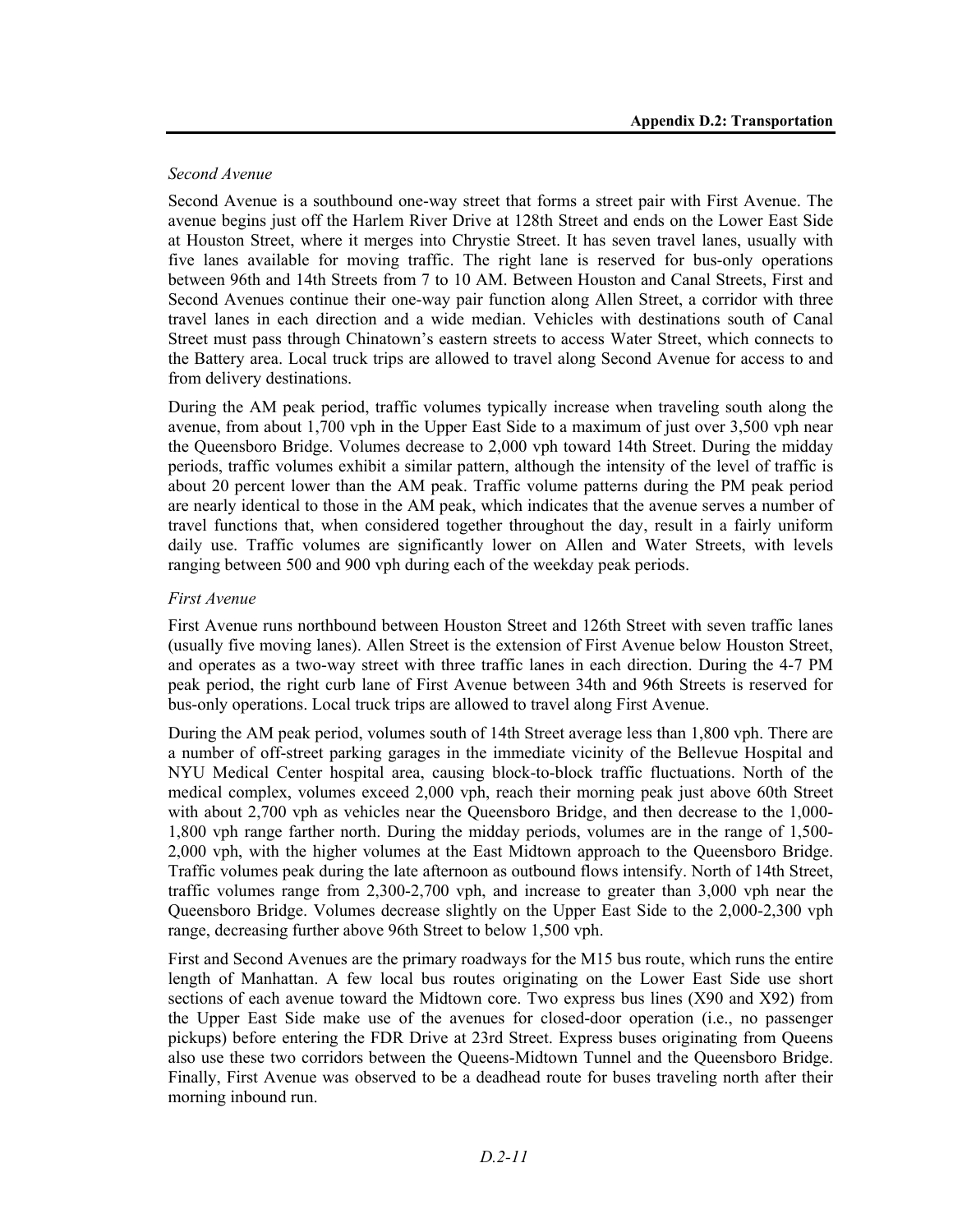#### *FDR Drive*

The FDR Drive is a six-lane highway that borders Manhattan's eastern edge and funnels traffic around Midtown and off Manhattan. As a limited-access facility, the FDR Drive has several onand off-ramps situated along its length. The highway does not permit commercial truck traffic, although some buses (such as the NYCT express X25, X90, and X92 routes and Brooklyn and Staten Island buses) do travel along it between 23rd and South Streets where weight restrictions allow their usage. The FDR Drive is most intensely used north of the Brooklyn Bridge, with recorded volumes approaching 4,000 to 4,500 vph (in the peak direction) in sections of the Upper East Side.

#### *Other North-South Avenues Within the Study Area*

Other north-south avenues within the study area include Water Street/Pearl Street on Lower Manhattan, which carries 300-700 vph throughout the day and connects with the Bowery and Allen Street above Chinatown; Fourth Avenue, which connects the Bowery with Park Avenue and carries volumes of 800 vph or less throughout the day; and York Avenue, a two-way street that extends between 92nd and 57th Streets on the Upper East Side and carries modest volumes of between 500 (near New York Hospital) and 1,000 (near the Queensboro Bridge) vph during peak periods.

#### *Taxis*

Taxis represent a major component of the traffic stream throughout Manhattan, primarily in the Upper East Side and East Midtown sections of the study area. On Park Avenue, taxis account for as much as 70 to 80 percent of the total traffic volumes. Half the traffic along Fifth and Madison Avenues is composed of taxis. Along Third and Lexington Avenues, taxis account for between 40 and 50 percent of the total traffic volume.

A unique taxi-ridesharing program is in place on the Upper East Side along the east side of York Avenue between 79th and 78th Streets. Each taxicab carries up to four passengers for a flat fare per person, and travels directly to Wall Street via the FDR Drive. While there is no signage indicating the presence of a special taxi loading zone or stand, it is clear that area residents use this service. Taxi drivers begin queuing after 6 AM, and continue loading there until about 10 AM. A 1995 count between 7:30 and 9:30 AM indicated that close to 400 people traveled in some 120 taxis.

Taxi volumes are less pronounced in East Harlem, where private livery vehicles provide a similar service to area residents.

#### *TRUCKS*

Truck traffic makes up a significant percentage of East Side traffic, ranging, in general, from 10 to 20 percent of the overall traffic stream, except for Park Avenue, where through truck traffic is prohibited. Although they perform a vital function, trucks can have a significant impact on the street network, contributing to low travel speeds, congestion, and, at times, blockages of curbside bus stops and the "second lane" away from the curb. The New York City Department of Transportation (NYCDOT) has developed a series of regulations to balance the need for truck operations while at the same time moving traffic as smoothly and efficiently as possible. The influence of NYCDOT truck regulations is described below.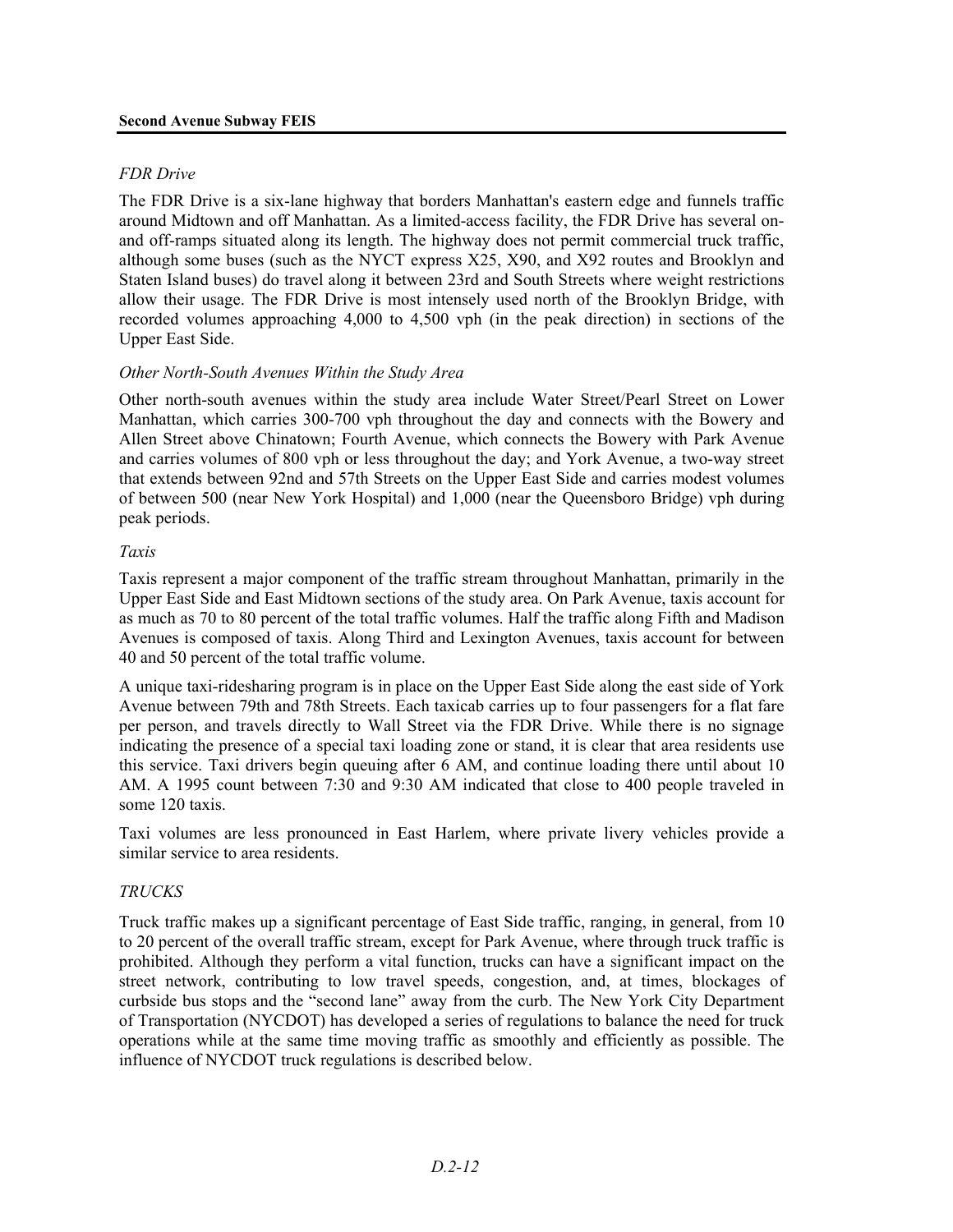There are five east-west streets and three north-south streets in the study area designated as "through truck routes," which can be used by truck drivers who do not have an origin or destination within Manhattan. These streets are shown below in Table D.2-6:

Several avenues function as local truck routes. Drivers making a pick-up or delivery within Manhattan may use the "local truck routes" for access to their destination. Within the study area, all or part of First, Second, Third, and Lexington Avenues are local truck routes. Portions of Madison and Fifth Avenues are also local truck routes, but generally only in the vicinity of the crossings through Central Park. Trucks are not permitted on either Park Avenue or York Avenue except for local deliveries. Many of the major crosstown streets are also local truck routes.

| <b>Street</b>                                                                                                                                   | Limits                                  |  |  |  |
|-------------------------------------------------------------------------------------------------------------------------------------------------|-----------------------------------------|--|--|--|
| <b>Allen Street</b>                                                                                                                             | Delancey Street to Houston Street       |  |  |  |
| <b>Canal Street</b>                                                                                                                             | Manhattan Bridge to West Street         |  |  |  |
| <b>Chrystie Street</b>                                                                                                                          | Delancey Street to Houston Street       |  |  |  |
| <b>Delancey Street</b>                                                                                                                          | Williamsburg Bridge to Bowery           |  |  |  |
| <b>Houston Street</b>                                                                                                                           | Allen Street to Varick Street           |  |  |  |
| Kenmare Street                                                                                                                                  | Bowery to Lafayette Street              |  |  |  |
| Lafayette Street                                                                                                                                | Kenmare Street to Canal Street          |  |  |  |
| 34th Street <sup>1</sup>                                                                                                                        | Queens-Midtown Tunnel to Twelfth Avenue |  |  |  |
| Note:                                                                                                                                           |                                         |  |  |  |
| All through trucks are prohibited from 34th Street between the<br>Queens-Midtown Tunnel and Dyer Avenue between the hours of 11<br>AM and 6 PM. |                                         |  |  |  |

**Table D.2-6 Designated Truck Routes Within Study Area** 

There are three "limited truck zones" within the study area: the Lower East Side, Chinatown, and Little Italy. Drivers cannot enter streets in these areas except to make deliveries. Wagner Place, St. James Place/East Broadway, Montgomery Street, and South Street bound the Lower East Side limited truck zone. Worth Street, Baxter/Centre/Lafayette Streets, Houston Street, and the Bowery bound the Chinatown and Little Italy limited truck zones.

There are also length restrictions on vehicles in two areas: the Financial District and the Midtown core. Unless the driver has a special permit, no vehicle longer than 33 feet can enter these areas during certain periods of the day, although a vehicle already in the restricted areas can remain and complete its deliveries. For the Financial District, the restrictions are in place between 11 AM and 2 PM on weekdays. Whitehall Street, Broadway/Park Row, Frankfort Street, and Pearl/Water Streets bound the Financial District restricted area. In the Midtown core, the restrictions are most severe; they are in effect from 12 noon until 6 PM on weekdays. The boundaries of the Midtown core restricted area are Seventh Avenue, 59th Street, Third Avenue, and 42nd Street.

#### *TRAVEL SPEEDS*

NYCDOT records travel speeds along north-south avenues within the 7 AM-7 PM period in Midtown between 30th and 59th Streets. Table D.2-7 presents travel speeds collected by NYCDOT in 1993. Compared to sample speed runs conducted on north/south avenues through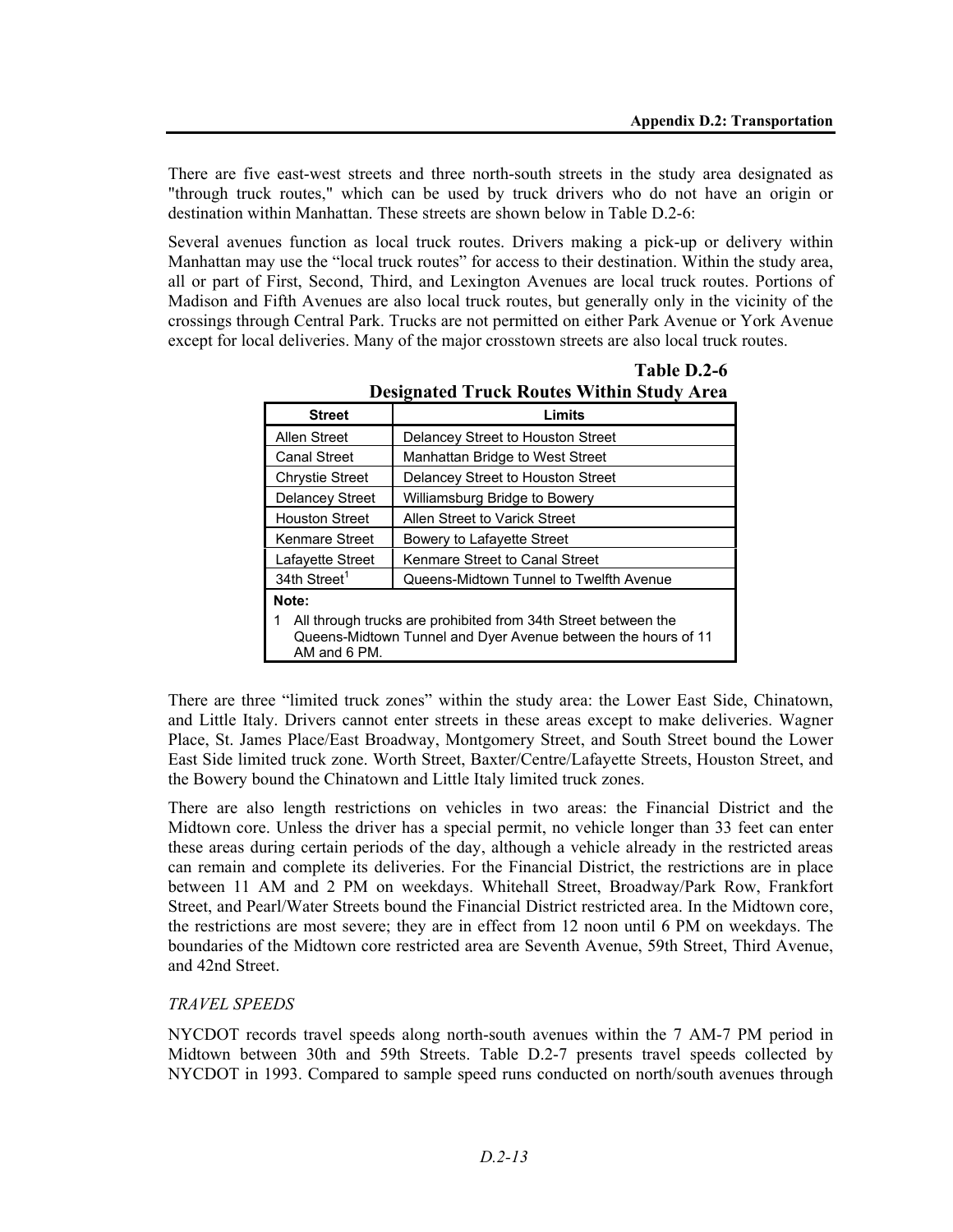East Midtown in recent years, travel speeds have remained similar. Overall, travel speeds along the avenues range from about 5 to 13 miles per hour (mph).

Of all the East Side avenues, First and Second Avenues consistently show the highest travel speeds, ranging between 11 and 13 mph throughout the 7 AM-7 PM period. Fifth Avenue travel speeds are highest, at about 12 mph, inbound during the AM peak period, which indicates that there are few side interferences to overall travel along the corridor at that time. The slowest speeds, less than 6 mph, were recorded along Madison Avenue and southbound on Park Avenue during the 10 AM-1 PM period. In fact, Madison Avenue tends to have the slowest travel speeds of all East Side north-south corridors, with a 12-hour average speed of just over 6 mph.

|                                                |         | <i>Exambine Travel Specus (mpn) by Evenue (Decween Jour and J) in Streets)</i> |        |        |                  |
|------------------------------------------------|---------|--------------------------------------------------------------------------------|--------|--------|------------------|
| Avenue                                         | 7-10 AM | 10 AM-1 PM                                                                     | 1-4 PM | 4-7 PM | <b>7 AM-7 PM</b> |
| First Avenue                                   | 13.1    | 12.1                                                                           | 11.4   | 9.4    | 11.3             |
| Second Avenue                                  | 11.4    | 12.3                                                                           | 11.9   | 13.7   | 12.2             |
| <b>Third Avenue</b>                            | 9.4     | 10.4                                                                           | 9.0    | 5.6    | 8.2              |
| Lexington Avenue                               | 8.6     | 9.6                                                                            | 9.3    | 10.5   | 9.5              |
| Park Avenue (NB)                               | 8.7     | 7.5                                                                            | 6.8    | 5.6    | 7.0              |
| Park Avenue (SB)                               | 9.1     | 5.8                                                                            | 7.7    | 9.9    | 7.8              |
| <b>Madison Avenue</b>                          | 8.6     | 5.1                                                                            | 5.8    | 6.9    | 6.3              |
| Fifth Avenue                                   | 11.7    | 7.1                                                                            | 6.7    | 8.9    | 8.2              |
| NYCDOT Bureau of Traffic Operations<br>Source: |         |                                                                                |        |        |                  |

**Automobile Travel Speeds (mph) by Avenue (Between 30th and 59th Streets)** 

**Table D.2-7**

As noted in the preceding section on surface transit, buses travel at even slower speeds than general traffic, because buses need to stop for passenger boarding and alighting and also have to contend with all of the impedances that affect general traffic. Slow general traffic speeds on the avenues coupled with bus stoppages for boarding and alighting contribute significantly to buses "bunching" in traffic, i.e., arriving in groups of two or more followed by significant gaps of time until the next bus arrives.

Travel speed delays are even more pronounced where traffic encounters major capacity bottlenecks—for example, at locations where East Side bridge and tunnel crossings touch down onto the street network. When gridlock conditions occur, travel times become highly unreliable, affecting all modes of travel.

#### *CAPACITIES AND LEVELS OF SERVICE*

#### *Analysis Methodology*

The capacity of urban streets is defined as the maximum number of vehicles that can pass through their intersections with other streets. Capacities are typically calculated on an hourly basis and expressed in passenger car equivalents per hour (pcph).

To document overall existing traffic conditions in the study area, Environmental Impact Statements (EISs) completed for development projects within the study area over the past six years were reviewed. Because of the atypical traffic conditions in much of Manhattan since September 11, 2001, this approach is conservative because it accounts for higher traffic volumes than if counts had been conducted after this date. The level of service criteria for these studies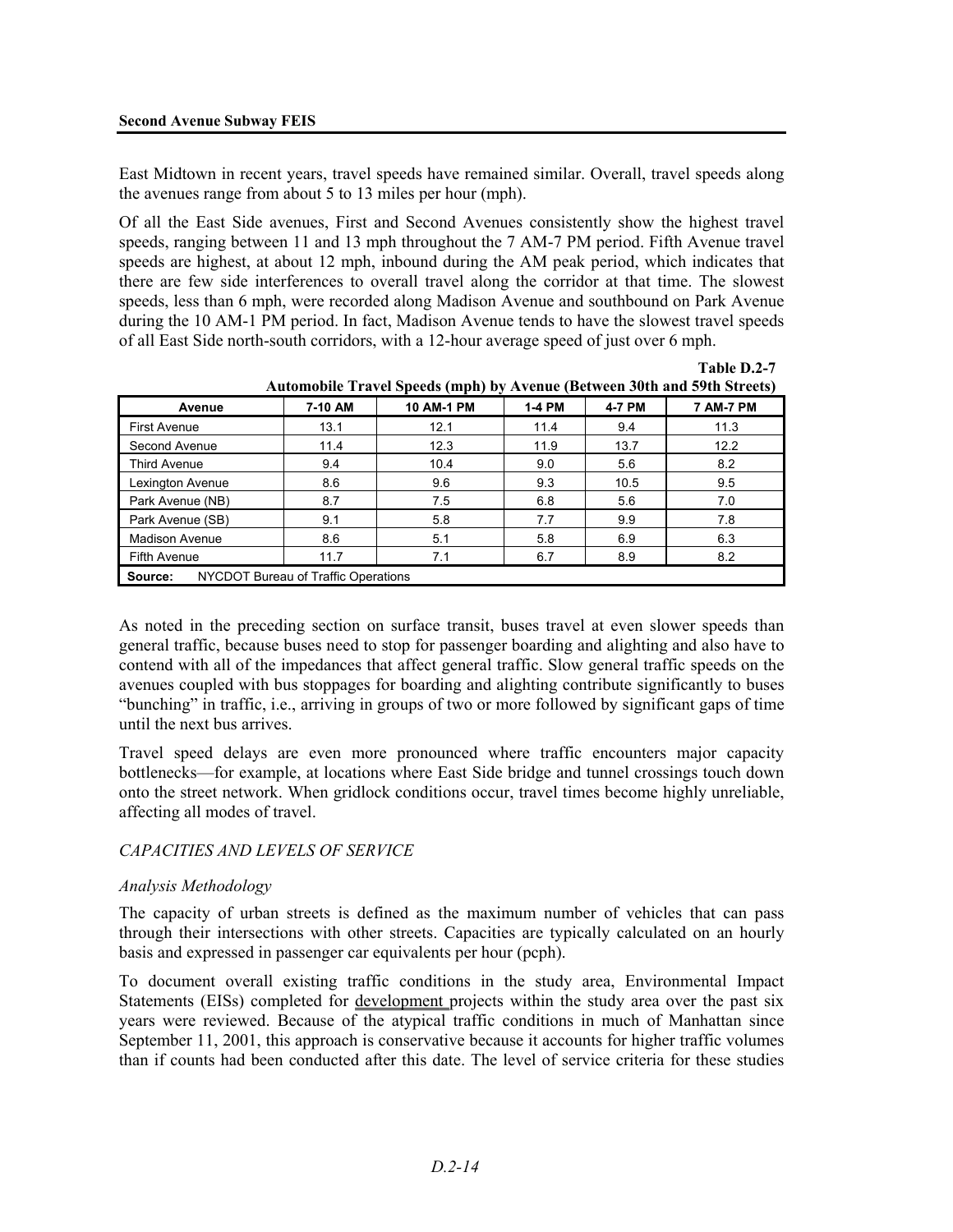was based upon the *1994 Highway Capacity Manual*<sup>1</sup>. According to this methodology, the capacities of signalized intersections are based on three sets of inputs: (1) geometric conditions, including number of lanes, area type (CBD or other), and the existence of parking; (2) traffic conditions, including volumes by movement, vehicle classification, the number of parking maneuvers, and pedestrian conflicts; and (3) signalization conditions, including signal cycle length, phasing, and green-time ratios.

Level of service (LOS) for signalized intersections is defined in terms of delay, with the conditions that the driver is likely to encounter at each LOS as follows:

- LOS A describes operations with very low delay, i.e., less than 5.0 seconds per vehicle. This occurs when signal progression is extremely favorable, and most vehicles arrive during the green phase. Most vehicles do not stop at all.
- LOS B describes operations with delay in the range of 5.1 to 15.0 seconds per vehicle. This generally occurs with good progression and/or short cycle lengths. Again, most vehicles do not stop at the intersection.
- LOS C describes operations with delay in the range of 15.1 to 25.0 seconds per vehicle. These higher delays may result from fair progression and/or longer cycle lengths. The number of vehicles stopping is significant at this level, although many still pass through the intersection without stopping.
- LOS D describes operations with delay in the range of 25.1 to 40.0 seconds per vehicle. At LOS D, the influence of congestion becomes more noticeable. Longer delays may result from some combination of unfavorable progression, long cycle lengths, or high volume-tocapacity  $(v/c)$  ratios. Many vehicles stop, and the proportion of vehicles not stopping declines.
- LOS E describes operations with delay in the range of 40.1 to 60.0 seconds per vehicle. This is considered to be the limit of acceptable delay. These high delay values generally indicate poor progression, long cycle lengths, and high volume-to-capacity ratios.
- LOS F describes operations with delay in excess of 60.0 seconds per vehicle. This is considered to be unacceptable to most drivers. This condition often occurs with over saturation, i.e., when arrival flow rates exceed the capacity of the intersection. It may also occur at high v/c ratios with cycle failures. Poor progression and long cycle lengths may also be contributing to such delays.

According to generally accepted practice, LOS A, B, and C reflect the existence of delays within an acceptable-to-tolerable range, and LOS D and E suggest delays increasing into often unacceptable or breakdown conditions (LOS F).

As of January 2002, the 2000 *Highway Capacity Manual (HCM)* methodology is NYCDOT's approved procedure for intersection capacity analyses; accordingly, this methodology has been used for the Second Avenue Subway construction phase traffic analysis. For the Second Avenue Subway's Major Investment Study (MIS)/Draft Environmental Impact Statement (DEIS), an

l

<sup>&</sup>lt;sup>1</sup> The *1994 Highway Capacity Manual* procedures were the approved methodology by the New York City Department of Transportation through the end of 2001, and were used in the EISs reviewed. As of January 1, 2002, the *2000 Highway Capacity Manual* is being used to assess traffic conditions and future impacts.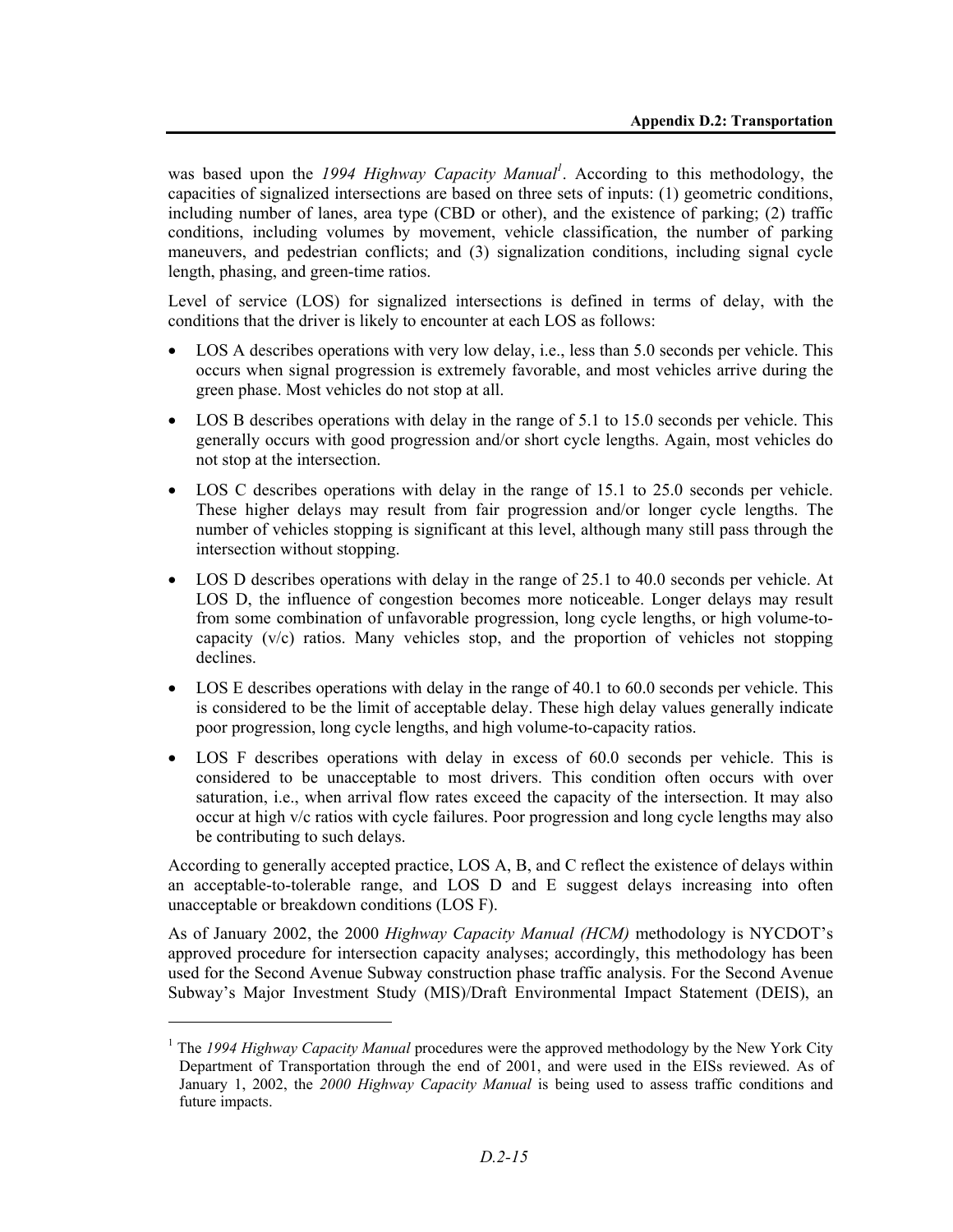earlier 1994 methodology was used to conduct the analysis. The most significant difference between the new 2000 methodology and the previous 1994 methodology relates to the level of service (LOS) criteria. The 1994 LOS was based on the average stopped delay per vehicle and the 2000 LOS is based on the average control delay, which includes initial deceleration delay, queue move-up time, stopped delay, and final acceleration delay. The conditions that the driver is likely to encounter at each LOS have not changed between methodologies, but the delay range for each operating condition has been modified as shown in Table D.2-8 to account for the difference between average stopped delay and average control delay.

| Comparison of Highway Capacity Manual Methodologies |                           |                           |  |  |
|-----------------------------------------------------|---------------------------|---------------------------|--|--|
| <b>Level of Service</b>                             | 1994 HCM Delay Criteria   | 2000 HCM Delay Criteria   |  |  |
| A                                                   | Less than 5.0 seconds     | Less than 10.0 seconds    |  |  |
| в                                                   | 5.1 to 15.0 seconds       | 10.1 to 20.0 seconds      |  |  |
| С                                                   | 15.1 to 25.0 seconds      | 20.1 to 35.0 seconds      |  |  |
|                                                     | 25.1 to 40.0 seconds      | 35.1 to 55.0 seconds      |  |  |
|                                                     | 40.1 to 60.0 seconds      | 55.1 to 80.0 seconds      |  |  |
|                                                     | Greater than 60.0 seconds | Greater than 80.0 seconds |  |  |

|  |  | 1 adie <i>1.4</i> -0                                       |
|--|--|------------------------------------------------------------|
|  |  | <b>Comparison of Highway Capacity Manual Methodologies</b> |

**Table D.2-8** 

#### **CONSTRUCTION IMPACTS OF THE SECOND AVENUE SUBWAY**

#### *SECOND AVENUE SUBWAY*

The following summary Tables D.2-9 through D.2-15 have been included to support the text in Chapter 5D and to provide more detailed level of service information. The tables compare No Build and construction phase traffic conditions for the six study areas, identify significant impacts, and highlight required mitigation.

# **C. PARKING**

#### **EXISTING CONDITIONS**

Following is a detailed description of existing parking conditions in the study areas.

#### *EAST HARLEM*

East Harlem generally does not have a large amount of off-street parking (estimated to be fewer than 3,000 spaces). Off-street lots are generally makeshift—cleared vacant parcels used by shoppers and residents to park as many vehicles as can fit. Other paved lots are reserved for private businesses or institutions, such as religious institutions or NYCT 126th Street bus depot. On-street parking is restricted by alternate side regulations and was observed to be less than fully utilized.

#### *UPPER EAST SIDE*

The Upper East Side has more than 30,000 off-street parking spaces, the largest amount in the study area. Most spaces are in large garages in the primarily residential area east of Third Avenue. Garages are used for long-term residents' parking and for hospital and related service activity centers. One cluster of off-street parking includes the large housing complex areas just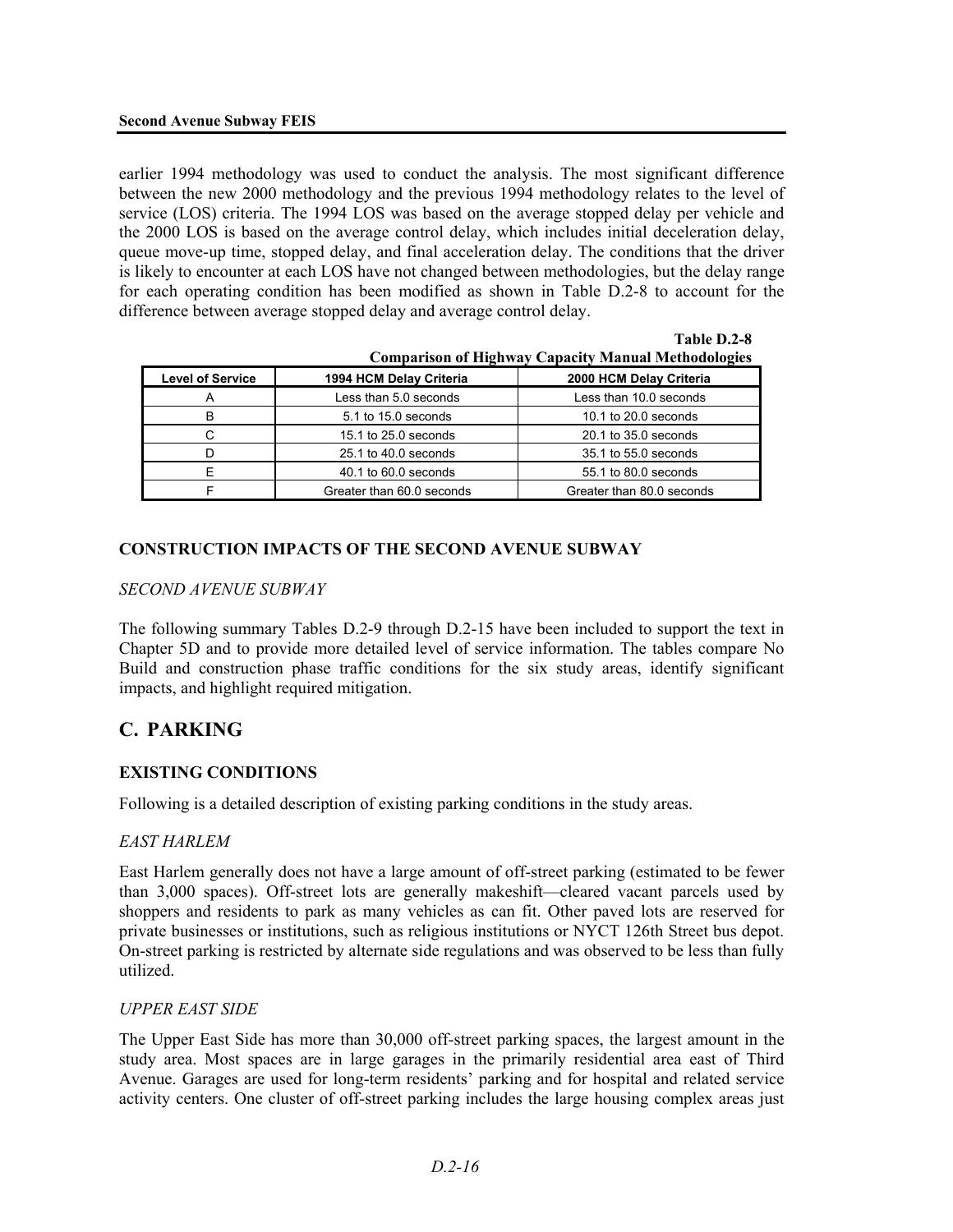north of 90th Street. Midday utilization rates in this area range from 65 to 75 percent. In the area directly surrounding New York Hospital-Cornell Medical Center (80th to 60th Streets, Second to York Avenues), there are about 9,500 spaces, with a high midday utilization of almost 85 percent. Many small garages, typically within large residential buildings scattered between Fifth and Third Avenues, are at capacity at midday. On-street parking restrictions generally allow curb parking during the day (either early morning or late afternoon) to accommodate residential demands.

#### **Table D.2-9 Overall Intersection Level of Service: Second Avenue Subway Construction Phase vs. No Build Alternative East Harlem/125th Street Station Area**

|                                  | <b>AM Peak Hour</b> |                    | <b>PM Peak Hour</b> |                    | Significant                     |                                                |
|----------------------------------|---------------------|--------------------|---------------------|--------------------|---------------------------------|------------------------------------------------|
|                                  |                     |                    |                     |                    | $Im$ pact <sup>1</sup><br>(Time |                                                |
| <b>Signalized Intersection</b>   | <b>No Build</b>     | Build <sup>3</sup> | <b>No Build</b>     | Build <sup>3</sup> | Period)                         | <b>Mitigation Required</b>                     |
| First Avenue at 125th Street     | B                   | B                  | B                   | B                  |                                 |                                                |
| Second Avenue at 127th Street    | D                   | B                  | D                   | C                  |                                 |                                                |
| Second Avenue at 126th Street    | C                   | E                  | D                   | D                  | Yes (AM/PM)                     | Standard mitigation <sup>2</sup>               |
| Second Avenue at 125th Street    | D                   | F                  | D                   | F                  | Yes (AM/PM)                     | Provide four SB lanes &<br>standard mitigation |
| Second Avenue at 124th Street    | <sub>R</sub>        | D                  | C                   | C                  | Yes (AM/PM)                     | Standard mitigation <sup>2</sup>               |
| Third Avenue at 124th Street     | B                   | B                  | B                   | B                  |                                 |                                                |
| Third Avenue at 125th Street     | C                   | F                  | B                   | C                  | Yes (AM/PM)                     | Standard mitigation <sup>2</sup>               |
| Third Avenue at 126th Street     | B                   | B                  | A                   | B                  |                                 |                                                |
| Third Avenue at 127th Street     | A                   | A                  | A                   | A                  |                                 |                                                |
| Lexington Avenue at 129th Street | E                   | F                  | C                   | C                  | Yes (AM)                        | Standard mitigation <sup>2</sup>               |
| Lexington Avenue at 128th Street | E                   | F                  | B                   | C                  | Yes (AM)                        | Standard mitigation <sup>2</sup>               |
| Lexington Avenue at 127th Street | D                   | F                  | B                   | B                  | Yes (AM)                        | Standard mitigation <sup>2</sup>               |
| Lexington Avenue at 126th Street | B                   | C                  | B                   | B                  |                                 |                                                |
| Lexington Avenue at 125th Street | D                   | F                  | C                   | F                  | Yes (AM/PM)                     | Standard mitigation <sup>2</sup>               |
| Lexington Avenue at 124th Street | B                   | Ć                  | B                   | B                  |                                 |                                                |
| Park Avenue at 124th Street      | D                   | F                  | B                   | B                  | Yes (AM)                        | Standard mitigation <sup>2</sup>               |
| Park Avenue at 125th Street      | D                   | E                  | $\mathsf{C}$        | C                  | Yes (AM)                        | Standard mitigation <sup>2</sup>               |
| Park Avenue at 126th Street      | C                   | E                  | B                   | B                  | Yes (AM)                        | Standard mitigation <sup>2</sup>               |
| Madison Avenue at 125th Street   | C                   | E                  | C                   | E                  | Yes (AM/PM)                     | Standard mitigation <sup>2</sup>               |

**Notes:** 

1 Significant impact on any lane group or approach.

2 Requires standard traffic engineering mitigation improvements such as signal timing changes, lane restriping, or parking prohibitions.

3 Build condition level of service does not include mitigation.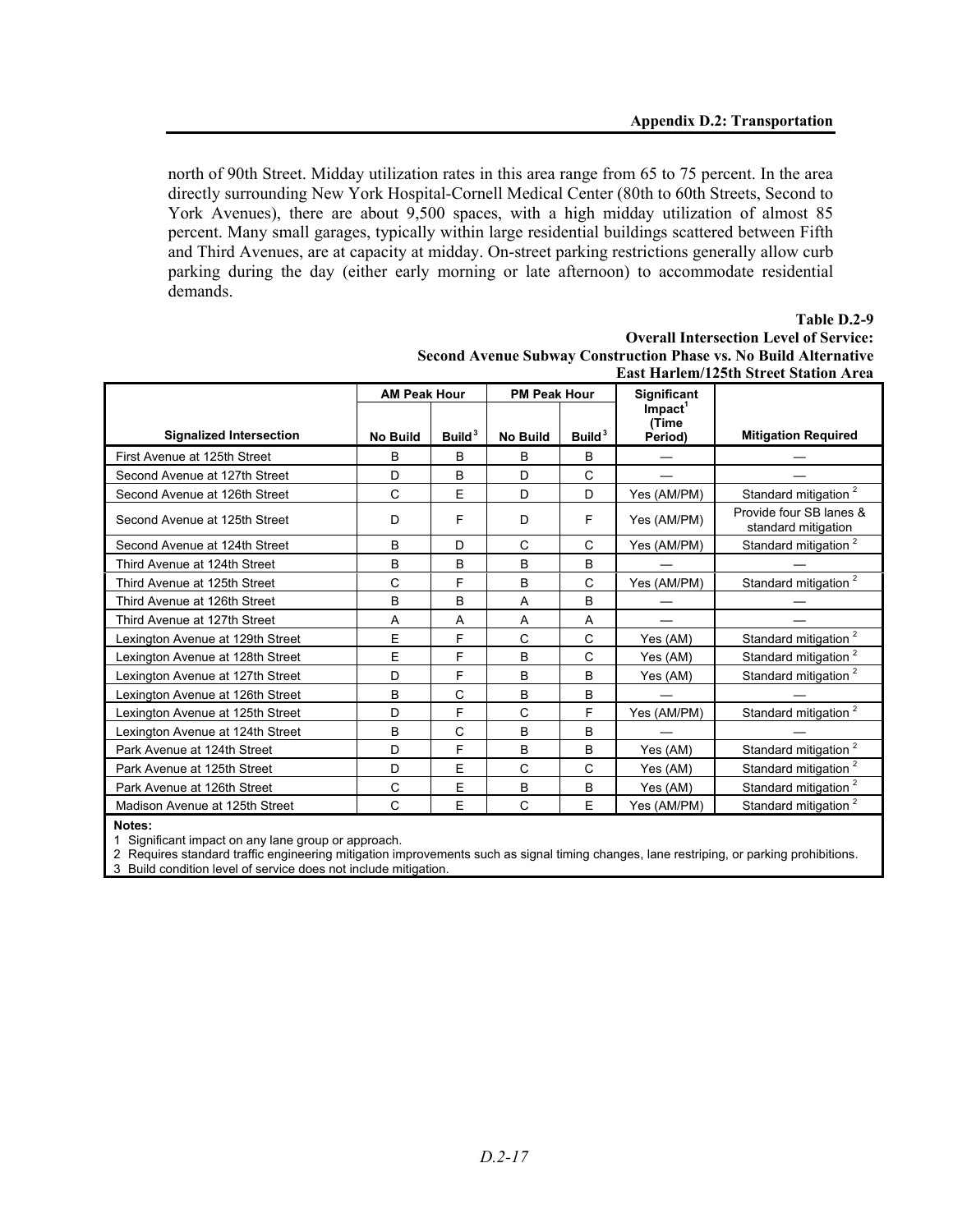#### **Table D.2-10 Overall Intersection Level of Service: Second Avenue Subway Construction Phase vs. No Build Alternative Upper East Side/96th Street Station Area**

|                                 | <b>AM Peak Hour</b> |                    | <b>PM Peak Hour</b> |                    | <b>Significant</b>                         |                                  |
|---------------------------------|---------------------|--------------------|---------------------|--------------------|--------------------------------------------|----------------------------------|
| Intersection                    | <b>No Build</b>     | Build <sup>3</sup> | <b>No Build</b>     | Build <sup>3</sup> | $Im$ pact <sup>1</sup><br>(Time<br>Period) | <b>Mitigation Required</b>       |
| First Avenue at 86th Street     | B                   | B                  | B                   | B                  | Yes (AM)                                   | Standard mitigation <sup>2</sup> |
| First Avenue at 96th Street     | C                   | С                  | C                   | C                  | Yes (PM)                                   | Standard mitigation <sup>2</sup> |
| First Avenue at 97th Street     | B                   | B                  | B                   | B                  |                                            |                                  |
| Second Avenue at 97th Street    | D                   | E                  | D                   | F                  | Yes (AM/PM)                                | Standard mitigation <sup>2</sup> |
| Second Avenue at 96th Street    | E                   | F                  | E                   | F                  | Yes (AM/PM)                                | Standard mitigation <sup>2</sup> |
| Second Avenue at 95th Street    | B                   | D                  | B                   | C                  |                                            |                                  |
| Second Avenue at 94th Street    | C                   | C                  | B                   | C                  |                                            |                                  |
| Second Avenue at 93rd Street    | D                   | F                  | B                   | D                  | Yes (AM)                                   | Standard mitigation <sup>2</sup> |
| Second Avenue at 92nd Street    | C                   | D                  | B                   | C                  |                                            |                                  |
| Second Avenue at 86th Street    | D                   | E                  | D                   | E                  | Yes (AM/PM)                                | Standard mitigation <sup>2</sup> |
| Third Avenue at 86th Street     | B                   | B                  | B                   | B                  |                                            |                                  |
| Third Avenue at 96th Street     | C                   | С                  | С                   | C                  |                                            |                                  |
| Third Avenue at 97th Street     | B                   | B                  | B                   | B                  |                                            |                                  |
| Lexington Avenue at 96th Street | C                   | D                  | C                   | C                  |                                            |                                  |
| Notes:                          |                     |                    |                     |                    |                                            |                                  |

1 Significant impact on any lane group or approach.

2 Requires standard traffic engineering mitigation improvements such as signal timing changes, lane restriping, or parking prohibitions.

3 Build condition level of service does not include mitigation.

| Second Avenue Subway Construction Phase vs. No Build Alternative<br><b>East Side/55th Street Station Area</b> |                     |                    |                 |                     |                                                               |                                                |  |  |  |
|---------------------------------------------------------------------------------------------------------------|---------------------|--------------------|-----------------|---------------------|---------------------------------------------------------------|------------------------------------------------|--|--|--|
|                                                                                                               | <b>AM Peak Hour</b> |                    |                 | <b>PM Peak Hour</b> |                                                               |                                                |  |  |  |
| <b>Intersection</b>                                                                                           | <b>No Build</b>     | Build <sup>3</sup> | <b>No Build</b> | Build <sup>3</sup>  | <b>Significant</b><br>$Im$ pact $^{\dagger}$<br>(Time Period) | <b>Mitigation Required</b>                     |  |  |  |
| Sutton Place at 57th Street                                                                                   | C                   | B                  | B               | B                   |                                                               |                                                |  |  |  |
| First Avenue at 57th Street                                                                                   | E                   | E                  | F               | F                   |                                                               |                                                |  |  |  |
| First Avenue at 59th Street                                                                                   | E                   | E                  | C               | C                   |                                                               |                                                |  |  |  |
| Second Avenue at 59th Street                                                                                  | F                   | E                  | F               | E                   |                                                               |                                                |  |  |  |
| Second Avenue at 58th Street                                                                                  | F                   | C                  | D               | D                   |                                                               |                                                |  |  |  |
| Second Avenue at 57th Street                                                                                  | F                   | F                  | D               | F                   | Yes (AM/PM)                                                   | Provide four SB lanes &<br>standard mitigation |  |  |  |
| Second Avenue at 56th Street                                                                                  | F                   | F                  | C               | D                   | Yes (AM)                                                      | Standard mitigation <sup>2</sup>               |  |  |  |
| Second Avenue at 55th Street                                                                                  | F                   | F                  | B               | E                   | Yes (AM/PM)                                                   | Standard mitigation <sup>2</sup>               |  |  |  |
| Second Avenue at 54th Street                                                                                  | F                   | F                  | <sub>R</sub>    | F                   | Yes (AM/PM)                                                   | Standard mitigation <sup>2</sup>               |  |  |  |
| Second Avenue at 53rd Street                                                                                  | F                   | F                  | B               | D                   | Yes (AM)                                                      | Standard mitigation <sup>2</sup>               |  |  |  |
| Third Avenue at 57th Street                                                                                   | C                   | C                  | E               | E                   |                                                               |                                                |  |  |  |
| Third Avenue at 59th Street                                                                                   | D                   | D                  | D               | D                   |                                                               |                                                |  |  |  |
| Lexington Avenue at 59th Street                                                                               | E                   | E                  | C               | C                   | Yes (AM)                                                      | Standard mitigation <sup>2</sup>               |  |  |  |
| Lexington Avenue at 57th Street                                                                               | C                   | C                  | C               | C                   |                                                               |                                                |  |  |  |

**Overall Intersection Level of Service:**<br> **Curation Phase vs. No Build Alternative** Second Avenue Subway Co

**Table D.2-11**

**Notes**:

1 Significant impact on any lane group or approach.

2 Requires standard traffic engineering mitigation improvements such as signal timing changes, lane restriping, or parking prohibitions.

3 Build condition level of service does not include mitigation.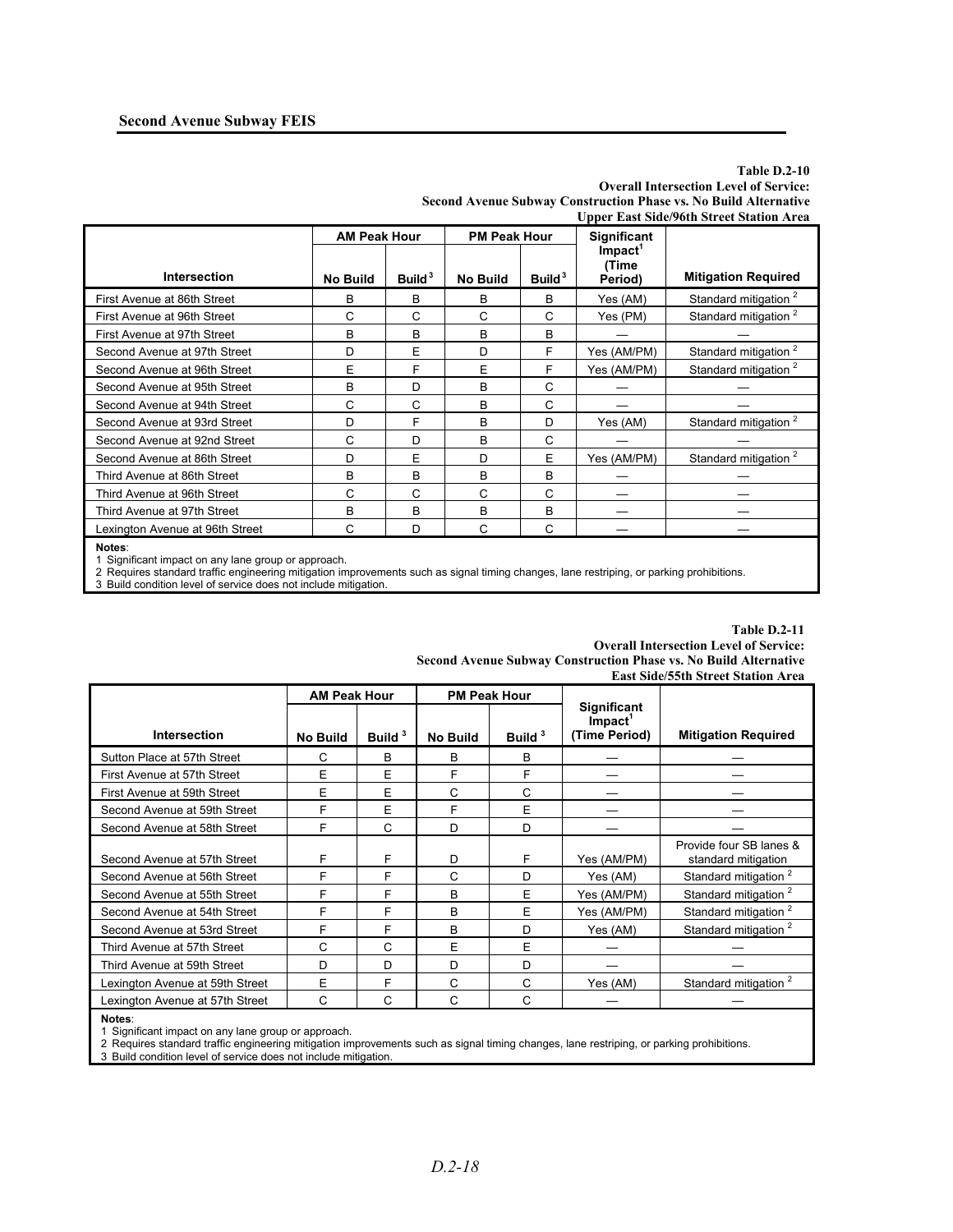#### **Table D.2-12 Overall Intersection Level of Service: Second Avenue Subway Construction Phase vs. No Build Alternative Upper East Side/66th Street Shaft Area**

|                                 | <b>AM Peak Hour</b> |                    | <b>PM Peak Hour</b> |                    | <b>Significant</b>              |                                                                |
|---------------------------------|---------------------|--------------------|---------------------|--------------------|---------------------------------|----------------------------------------------------------------|
|                                 |                     |                    |                     |                    | $Im$ pact <sup>1</sup><br>(Time |                                                                |
| <b>Signalized Intersection</b>  | <b>No Build</b>     | Build <sup>3</sup> | <b>No Build</b>     | Build <sup>3</sup> | Period)                         | <b>Mitigation Required</b>                                     |
| York Avenue at 66th Street      | D                   | E                  | B                   | F                  | Yes (AM/PM)                     | Standard mitigation <sup>2</sup>                               |
| York Avenue at 64th Street      | C                   | C                  | D                   | D                  |                                 |                                                                |
| York Avenue at 59th Street      | B                   | B                  | C                   | C                  |                                 |                                                                |
| First Avenue at 66th Street     | D                   | E                  | F                   | F                  |                                 |                                                                |
| First Avenue at 59th Street     | D                   | D                  | В                   | B                  |                                 |                                                                |
| Second Avenue at 68th Street    | B                   | C                  | B                   | B                  |                                 |                                                                |
| Second Avenue at 67th Street    | F                   | C                  | C                   | B                  |                                 |                                                                |
| Second Avenue at 66th Street    | C                   | C                  | F                   | F                  | Yes (PM)                        | Provide 4 10-ft SB lanes &<br>standard mitigation              |
| Second Avenue at 65th Street    | B                   | B                  | C                   | C                  |                                 |                                                                |
| Second Avenue at 64th Street    | C                   | E                  | F                   | E                  | Yes (AM)                        | Standard mitigation <sup>2</sup>                               |
| Second Avenue at 59th Street    | F                   | F                  | F                   | F                  | Yes (AM/PM)                     | Provide 5 10-ft SB lanes &<br>standard mitigation <sup>2</sup> |
| Third Avenue at 67th Street     | B                   | B                  | C                   | C                  |                                 |                                                                |
| Third Avenue at 66th Street     | D                   | D                  | E                   | E                  | Yes (AM/PM)                     | Standard mitigation <sup>2</sup>                               |
| Third Avenue at 65th Street     | B                   | B                  | B                   | B                  |                                 |                                                                |
| Third Avenue at 64th Street     | C                   | C                  | C                   | C                  |                                 |                                                                |
| Third Avenue at 59th Street     | C                   | C                  | D                   | D                  |                                 |                                                                |
| Lexington Avenue at 67th Street | D                   | D                  | D                   | D                  |                                 |                                                                |
| Lexington Avenue at 66th Street | C                   | C                  | B                   | B                  |                                 |                                                                |
| Lexington Avenue at 65th Street | C                   | C                  | B                   | B                  |                                 |                                                                |
| Lexington Avenue at 64th Street | C                   | C                  | B                   | B                  |                                 |                                                                |
| Lexington Avenue at 59th Street | B                   | B                  | B                   | B                  |                                 |                                                                |
| Park Avenue at 67th Street      | C                   | C                  | C                   | C                  |                                 |                                                                |
| Park Avenue at 66th Street      | C                   | C                  | D                   | D                  |                                 |                                                                |
| Park Avenue at 65th Street      | C                   | C                  | B                   | B                  |                                 |                                                                |
| Park Avenue at 64th Street      | D                   | D                  | C                   | C                  | Yes (AM)                        | Standard mitigation <sup>2</sup>                               |

**Notes:** 

1 Significant impact on any lane group or approach.

2 Requires standard traffic engineering mitigation improvements such as signal timing changes, lane restriping, or parking prohibitions.

3 Build condition level of service does not include mitigation.

This table is new for the FEIS.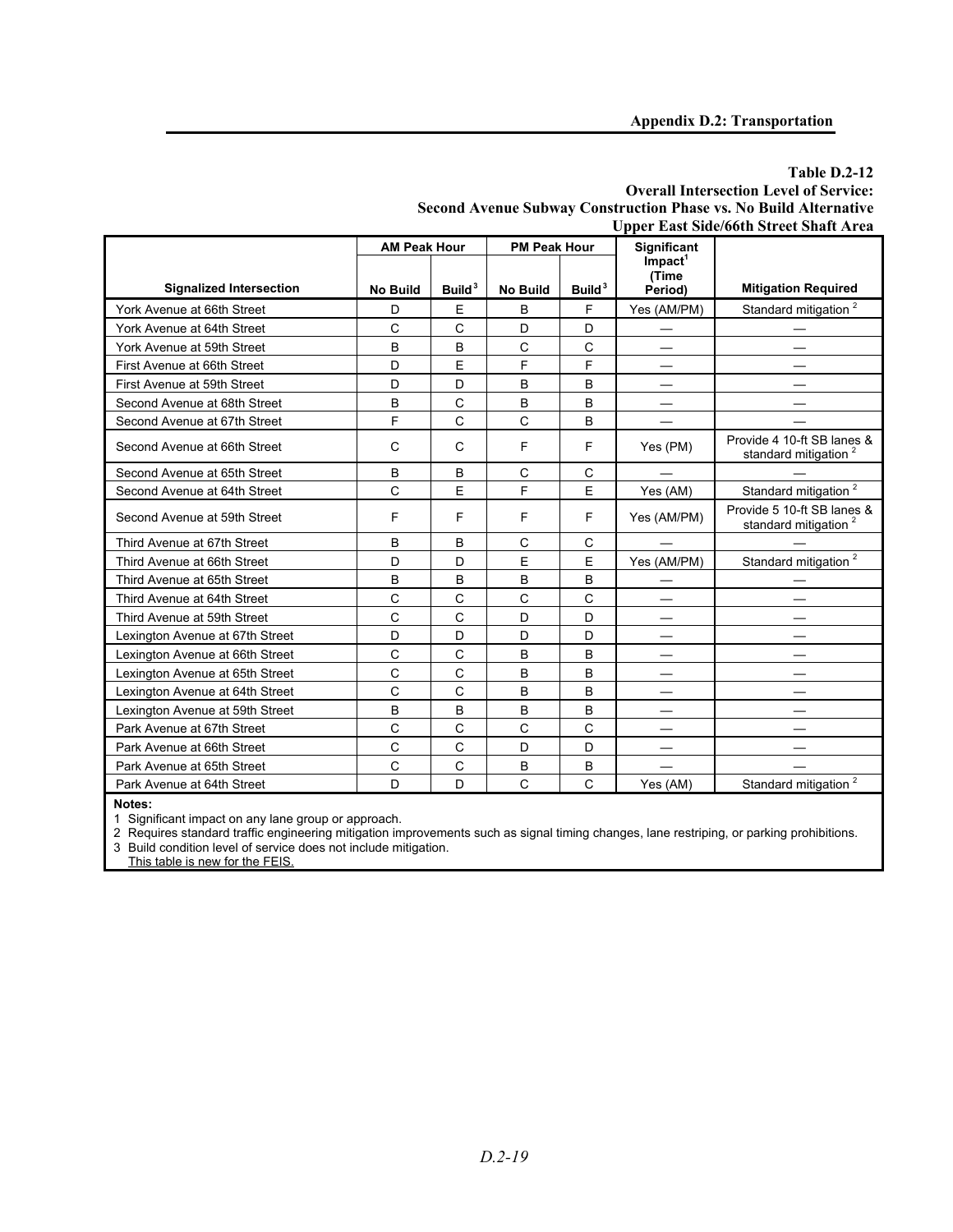#### **Table D.2-13 Overall Intersection Level of Service: Second Avenue Subway Construction Phase vs. No Build Alternative East Midtown/34th Street Station Area**

|                                       | <b>AM Peak Hour</b> |              | <b>PM Peak Hour</b> |              | <b>Significant</b>                   |                                                             |
|---------------------------------------|---------------------|--------------|---------------------|--------------|--------------------------------------|-------------------------------------------------------------|
| Intersection                          | <b>No Build</b>     | <b>Build</b> | <b>No Build</b>     | <b>Build</b> | Impact <sup>1</sup> (Time<br>Period) | <b>Mitigation Required</b>                                  |
| First Avenue at 30th Street           | C                   | C            | C                   | C            |                                      |                                                             |
| First Avenue at 34th Street           | E                   | F            | D                   | D            |                                      |                                                             |
| First Avenue at 37th Street           | B                   | B            | A                   | A            |                                      |                                                             |
| Tunnel Approach Street at 35th Street | B                   | $\mathsf{C}$ | F                   | $F^3$        |                                      |                                                             |
| Second Avenue at 37th Street          | C                   | B            | <sub>B</sub>        | A            |                                      |                                                             |
| Second Avenue at 36th Street          | F                   | F            | $\mathsf{C}$        | D            | Yes (AM)                             | Provide four SB lanes &<br>standard mitigation <sup>2</sup> |
| Second Avenue at 35th Street          | D                   | F            | B                   | B            | Yes (AM)                             | Provide four SB lanes &<br>standard mitigation <sup>2</sup> |
| Second Avenue at 34th Street          | E                   | F            | C                   | F            | Yes (AM/PM)                          | Provide four SB lanes &<br>standard mitigation <sup>2</sup> |
| Second Avenue at 33rd Street          | B                   | F            | A                   | B            | Yes (AM)                             | Provide four SB lanes &<br>standard mitigation <sup>2</sup> |
| Second Avenue at 32nd Street          | B                   | F            | A                   | B            | Yes (AM)                             | Provide four SB lanes &<br>standard mitigation <sup>2</sup> |
| Second Avenue at 31st Street          | B                   | F            | A                   | D            | Yes (AM)                             | Provide four SB lanes &<br>standard mitigation <sup>2</sup> |
| Second Avenue at 30th Street          | B                   | B            | B                   | B            |                                      |                                                             |
| Third Avenue at 31st Street           | B                   | B            | B                   | B            |                                      |                                                             |
| Third Avenue at 36th Street           | B                   | B            | D                   | D            |                                      |                                                             |
| Lexington Avenue at 34th Street       | C                   | D            | $\mathsf{C}$        | C            |                                      |                                                             |
| $\mathbf{M}$ and $\mathbf{M}$         |                     |              |                     |              |                                      |                                                             |

**Notes:** 

1 Significant impact on any lane group or approach.

2 This intersection would require a fourth southbound lane as well as standard mitigation improvements such as signal timing changes, lane restriping, or parking prohibitions.

3 This intersection would continue to operate at a poor level of service F condition, but would not be considered a significant impact since vehicular delays would not increase by more than ten seconds from No Build conditions for any traffic movement.

4 Build condition level of service does not include mitigation.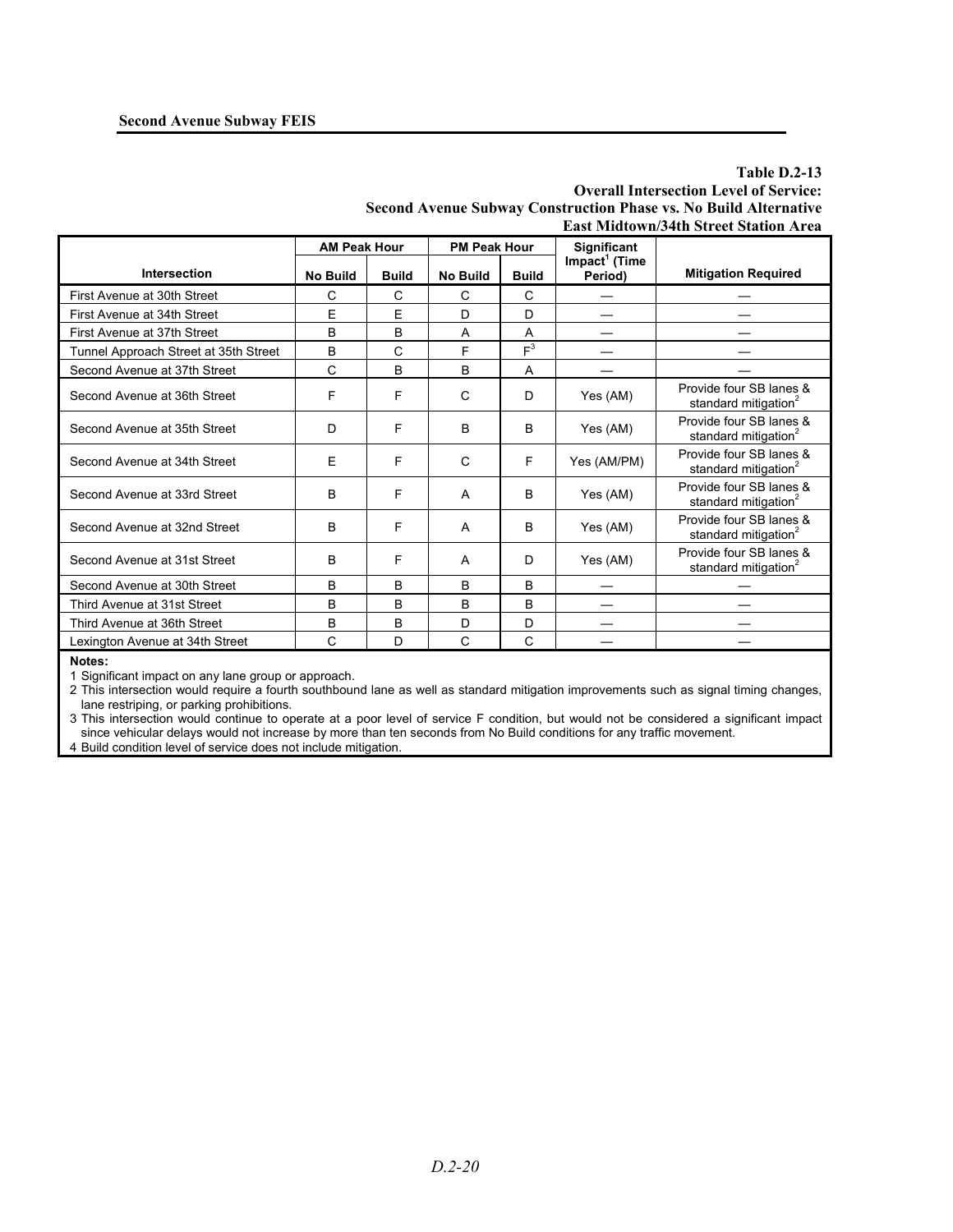#### **Table D.2-14 Overall Intersection Level of Service: Second Avenue Subway Construction Phase Second Avenue Construction Phase vs. No Build Alternative Lower East Side/Houston Street Station Area**

|                                                       | <b>AM Peak Hour</b><br><b>PM Peak Hour</b> |                    | <b>Significant</b> |                    |                                         |                                                                                   |
|-------------------------------------------------------|--------------------------------------------|--------------------|--------------------|--------------------|-----------------------------------------|-----------------------------------------------------------------------------------|
| <b>Intersection</b>                                   | <b>No Build</b>                            | Build <sup>3</sup> | <b>No Build</b>    | Build <sup>3</sup> | Impact <sup>1</sup><br>(Time<br>Period) | <b>Mitigation Required</b>                                                        |
| Second Avenue at 4th Street                           | B                                          | B                  | B                  | B                  |                                         |                                                                                   |
| Second Avenue at 3rd Street                           | C                                          | B                  | C                  | в                  |                                         |                                                                                   |
| Second Avenue at 2nd Street                           | C                                          | C                  | C                  | B                  |                                         |                                                                                   |
| Second Avenue at 1st Street                           | C                                          | C                  | C                  | C                  |                                         |                                                                                   |
| Second Avenue/Chrystie Street<br>at Houston Street    | D                                          | E                  | F                  | F                  | Yes<br>(AM/PM)                          | AM Standard<br>mitigation <sup>2</sup> /PM<br>provide four SB lanes<br>of traffic |
| Chrystie Street at Delancey<br>Street                 | C                                          | C                  | C                  | C                  |                                         |                                                                                   |
| Bowery at Houston Street                              | D                                          | D                  | F                  | F                  | Yes (PM)                                | Standard mitigation <sup>2</sup>                                                  |
| Forsyth Street at Houston<br><b>Street</b>            | C                                          | C                  | E                  | F                  |                                         |                                                                                   |
| Allen Street at Delancey Street                       | C                                          | D                  | C                  | C                  |                                         |                                                                                   |
| Allen Street/First Avenue at<br><b>Houston Street</b> | D                                          | D                  | D                  | D                  |                                         |                                                                                   |
|                                                       |                                            |                    |                    |                    |                                         |                                                                                   |

**Notes:** 

1 Significant impact on any lane group or approach.

2 Requires standard traffic engineering mitigation improvements such as signal timing changes, lane restriping, or parking prohibitions.

3 Build Condition Level of Service does not include mitigation

#### **Table D.2-15 Overall Intersection Level of Service: Second Avenue Subway Construction Phase vs. No Build Alternative Lower Manhattan/Hanover Square Station Area**

|                                  | <b>AM Peak Hour</b><br><b>PM Peak Hour</b> |                    |                 | <b>Significant</b> | помет машпанаш/папомет эдиаге энапоп тегеа |                                  |
|----------------------------------|--------------------------------------------|--------------------|-----------------|--------------------|--------------------------------------------|----------------------------------|
| <b>Intersection</b>              | <b>No Build</b>                            | Build <sup>3</sup> | <b>No Build</b> | Build <sup>3</sup> | $Im$ pact <sup>1</sup><br>(Time<br>Period) | <b>Mitigation Required</b>       |
| South Street at Wall Street      | R                                          | в                  | <sub>R</sub>    | B                  |                                            |                                  |
| South Street at Gouverneur Lane  | B                                          | B                  | B               | B                  |                                            |                                  |
| South Street at Old Slip         | C                                          | C                  | C               | C                  |                                            |                                  |
| Water Street at Maiden Lane      | C                                          | E                  | <sub>R</sub>    | C                  | Yes (AM/PM)                                | Standard mitigation <sup>2</sup> |
| Water Street at Pine Street      | B                                          | F                  | A               | C                  | Yes (AM)                                   | Standard mitigation <sup>2</sup> |
| Water Street at Wall Street      | C                                          | F                  | <sub>B</sub>    | D                  | Yes (AM/PM)                                | Standard mitigation <sup>2</sup> |
| Water Street at Old Slip         | <sub>B</sub>                               | F                  | <sub>R</sub>    | B                  | Yes (AM)                                   | Standard mitigation <sup>2</sup> |
| Water Street at Broad Street     | D                                          | F                  | C               | E                  | Yes (AM/PM)                                | Standard mitigation <sup>2</sup> |
| Water Street at Whitehall Street | C                                          | D                  | C               | C                  | Yes (AM/PM)                                | Standard mitigation <sup>2</sup> |
| Pearl Street at Maiden Lane      | D                                          | D                  | C               | C                  |                                            |                                  |
| Pearl Street at Pine Street      | A                                          | A                  | A               | A                  |                                            |                                  |
| Pearl Street at Wall Street      | В                                          | B                  | B               | B                  |                                            |                                  |
| Notes:                           |                                            |                    |                 |                    |                                            |                                  |

1 Significant impact on any lane group or approach.

2 Requires standard traffic engineering mitigation improvements such as signal timing changes, lane restriping, or parking prohibitions.

3 Build condition level of service does not include mitigation.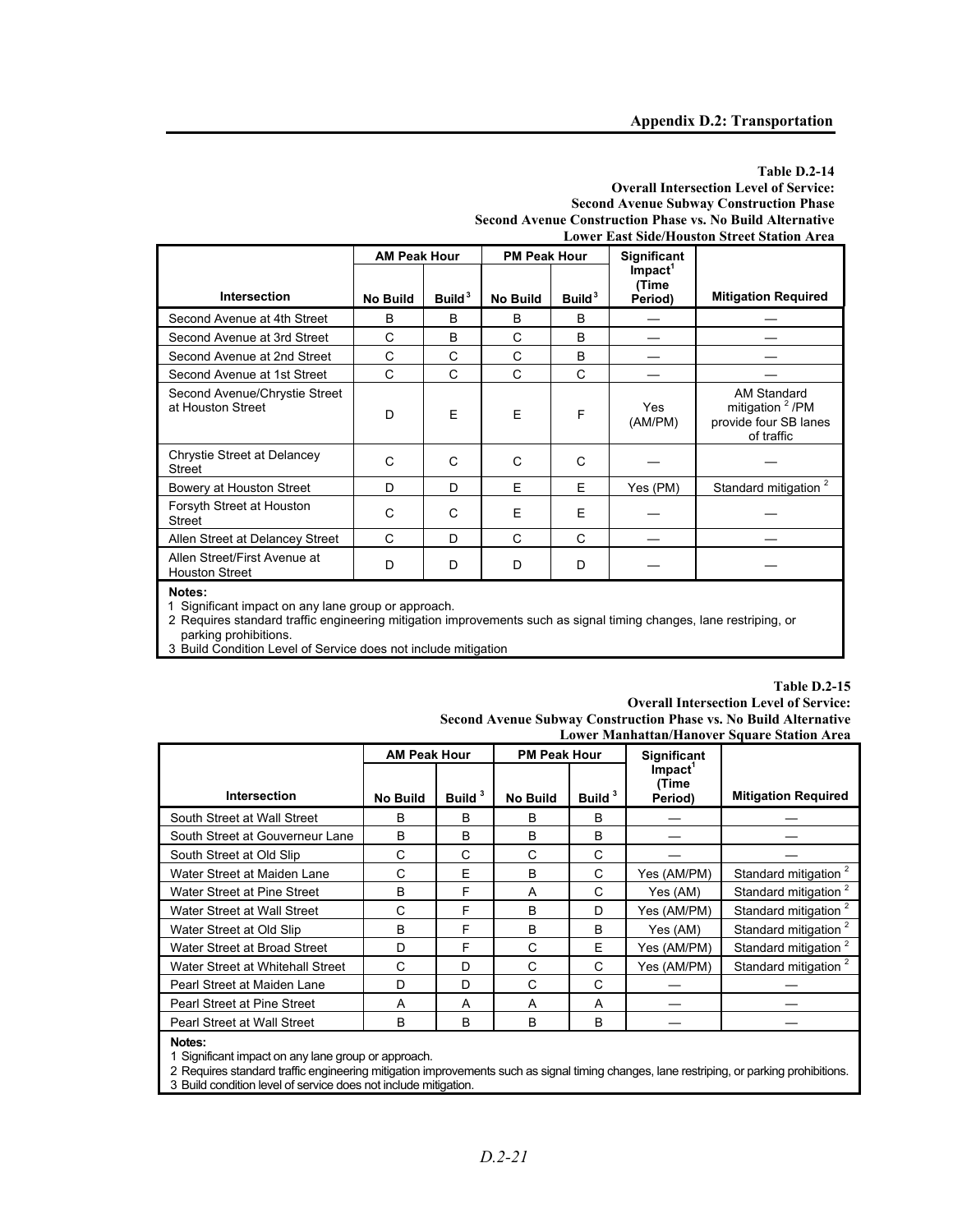#### *EAST MIDTOWN*

The East Midtown area contains a substantial amount of off-street parking spaces. About 17,000 off-street parking spaces were reported in a 2000 Parking Guide to New York City prepared by the New York City Department of City Planning (NYCDCP), with about 75 percent of the garages and lots located between Park and First Avenues. Other major parking space clusters are just south of the Queensboro Bridge ramps, near the perimeter of the United Nations area, and in the East 30s near the Queens-Midtown Tunnel entrance area.

Midday parking utilization rates vary widely throughout East Midtown, with higher rates reported for facilities north of 42nd Street. Some garages near 34th Street had average midday occupancy rates of about 60 to 70 percent. Farther north near 42nd Street, midday garage occupancy rates appeared to be consistently in the 75 to 85 percent range.

There are very few curb parking spaces available at any time in East Midtown. Between 60th and 34th Streets, any allowances for extended on-street parking are limited to some isolated blocks east of First Avenue north of the United Nations and within the Tudor City residential complex along 41st Street.

#### *GRAMERCY PARK / UNION SQUARE*

In the mostly residential area east of Lexington Avenue between 34th and 14th Streets, curb parking is allowed to a larger extent after early morning street sweeping periods. The 2000 Parking Guide indicated that there are approximately 12,000 off-street parking spaces in the Gramercy Park/Union Square area. Parking space clusters were located near Third Avenue in the Gramercy Park neighborhood and in the areas near Union Square. There are also 2,200 private spaces in the Stuyvesant Town residential complex that are not available to the general public. Some parking lots south of 23rd Street reported usage rates as low as 45 percent, while others in the same area have usage rates near 90 percent.

#### *LOWER EAST SIDE*

The Lower East Side has approximately 2,600 off-street garage and lot spaces. Most spaces are close to commercial sections between Broadway and Second Avenue, where the demand for such parking is high. Midday parking utilizations for the Cooper Square area were reported to be within the 65 to 75 percent range, and less than 60 percent on Saturday evenings. In addition, there are some very large isolated public parking facilities (300-plus spaces) farther east near the foot of the Williamsburg Bridge. Most blocks in this area allow curb parking after (and even during) the morning peak periods.

#### *LOWER MANHATTAN*

Lower Manhattan has approximately 5,700 off-street parking spaces. The largest number of offstreet spaces (about 2,300 spaces) is in the area between the South Street Seaport and Beekman Downtown Hospital near the foot of the Brooklyn Bridge. About 1,400 spaces exist between the Lower Manhattan Financial District and South Ferry. About 1,230 spaces are scattered in small lots throughout southern Chinatown. An additional 780 spaces are tightly spaced between the support columns under the elevated FDR Drive. EISs reviewed for this area report midday utilization rates of 70 to 80 percent, although selected garages had higher than 90 percent usage figures. On-street parking regulations in the Financial District are very restrictive, as the streets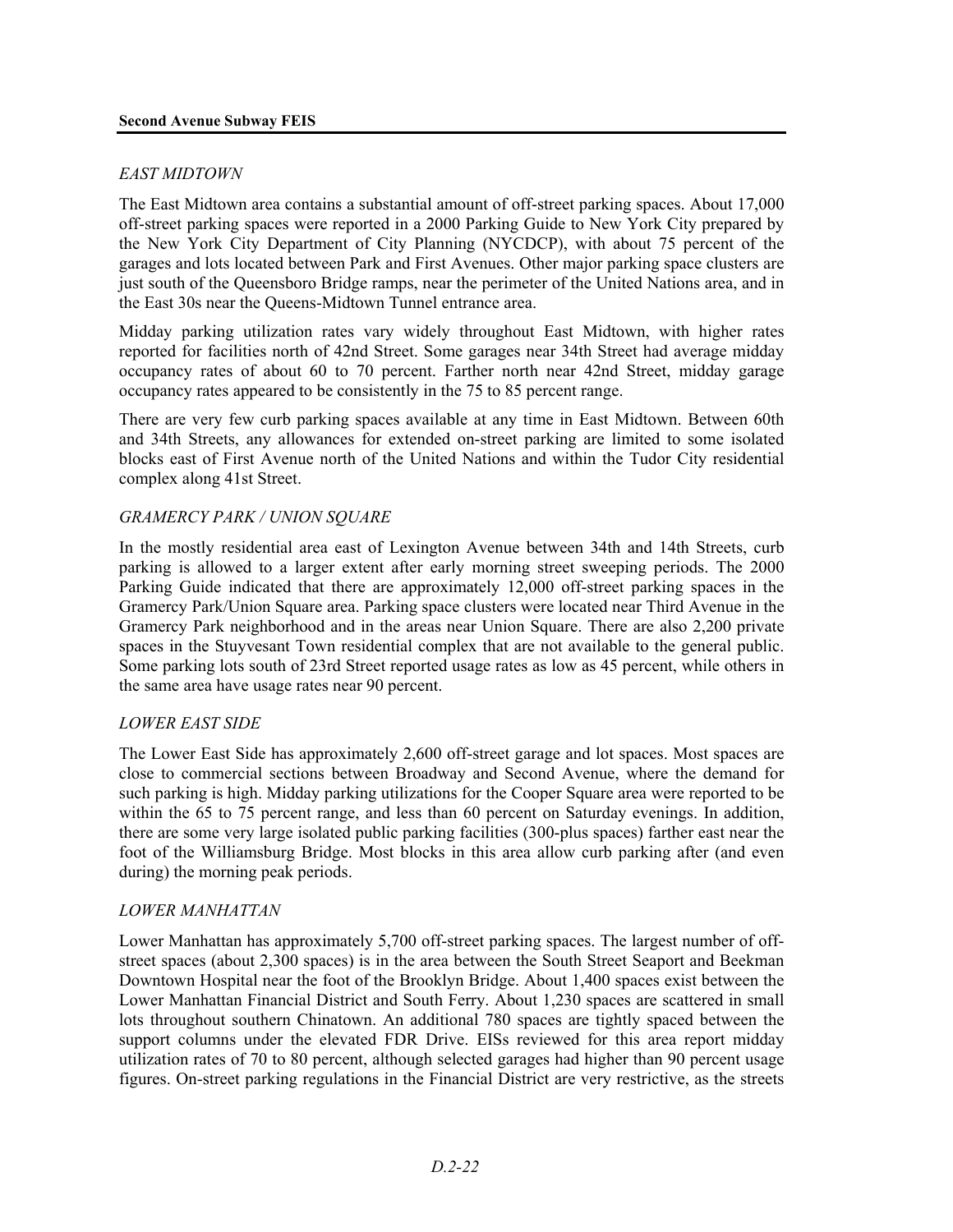are narrow and generally only delivery vehicles are permitted to park along the curb for short durations. In some of the residential areas to the east, curb parking is allowed to a larger degree.

## **CONSTRUCTION IMPACTS OF THE SECOND AVENUE SUBWAY**

Construction impacts on parking are summarized in Chapter 5E. Following is a detailed description of parking conditions during the construction phase within each of the study areas.

#### *125TH STREET STATION*

During construction of the 125th Street Station, parking along 125th Street would need to be prohibited to minimize traffic impacts during the construction phase. Currently, curbside parking is generally permitted along 125th Street except during street cleaning hours, at bus stops, or at locations designated for authorized vehicles, such as ambulances or fire department vehicles. If construction activities were to extend from Third Avenue to Fifth Avenue, a total of about 100 parking spaces could be eliminated. Alternative parking locations along 126th and 124th Streets are not viable alternatives since both of the streets are currently signed for "No Parking" and also "No Standing" during the peak traffic periods. During the construction phase, traffic might divert to 126th and 124th Streets from 125th Street. As a result, the full roadway width would continue to be needed for traffic and new curbside parking could not be provided. Furthermore, if parking were prohibited along portions of Third, Lexington, or Madison Avenues near 125th Street during construction to provide truck loading and unloading space for the 125th Street businesses, another 30 to 40 parking spaces could be eliminated.

Parking impacts during the cut-and-cover construction of the storage tracks beneath Second Avenue between 128th and 124th Streets would be less severe. North of 126th Street, curbside parking and standing are prohibited along Second Avenue, and, consequently, no legal parking spaces would be lost during construction. Approximately 15 parking spaces would be lost on Second Avenue between 126th and 124th Streets.

To mitigate traffic impacts along Second Avenue in this area, southbound traffic might need to divert to Park and Lexington Avenues. To accommodate this additional traffic, parking restrictions could be required on these alternative southbound routes during peak periods, especially during the AM peak hours.

Within one-quarter mile of the station construction area, there is limited on-street parking available and only one off-street garage that has a capacity of 45 spaces. A parking alternative for this area may include formalizing the space under the Metro-North Railroad tracks as a public parking area to minimize the effects of parking loss at the construction zone.

#### *96TH STREET STATION*

The 96th Street Station construction, spoils removal, and tunnel boring machine (TBM) insertion area could extend from 98th Street to 91st Street and would eliminate approximately 80 to 90 parking spaces along Second Avenue during the construction phase. Some available parking spaces might be found on the cross streets to accommodate the parking reduction on Second Avenue, but an alternative truck loading and unloading location might be needed for Second Avenue businesses, which could eliminate about 10 to 20 cross-street parking spaces for these deliveries. For example, a Key Food supermarket is located on Second Avenue between 93rd and 92nd Streets and might require truck loading/unloading parking space on 93rd or 92nd Streets if deliveries are prohibited on Second Avenue during the construction phase.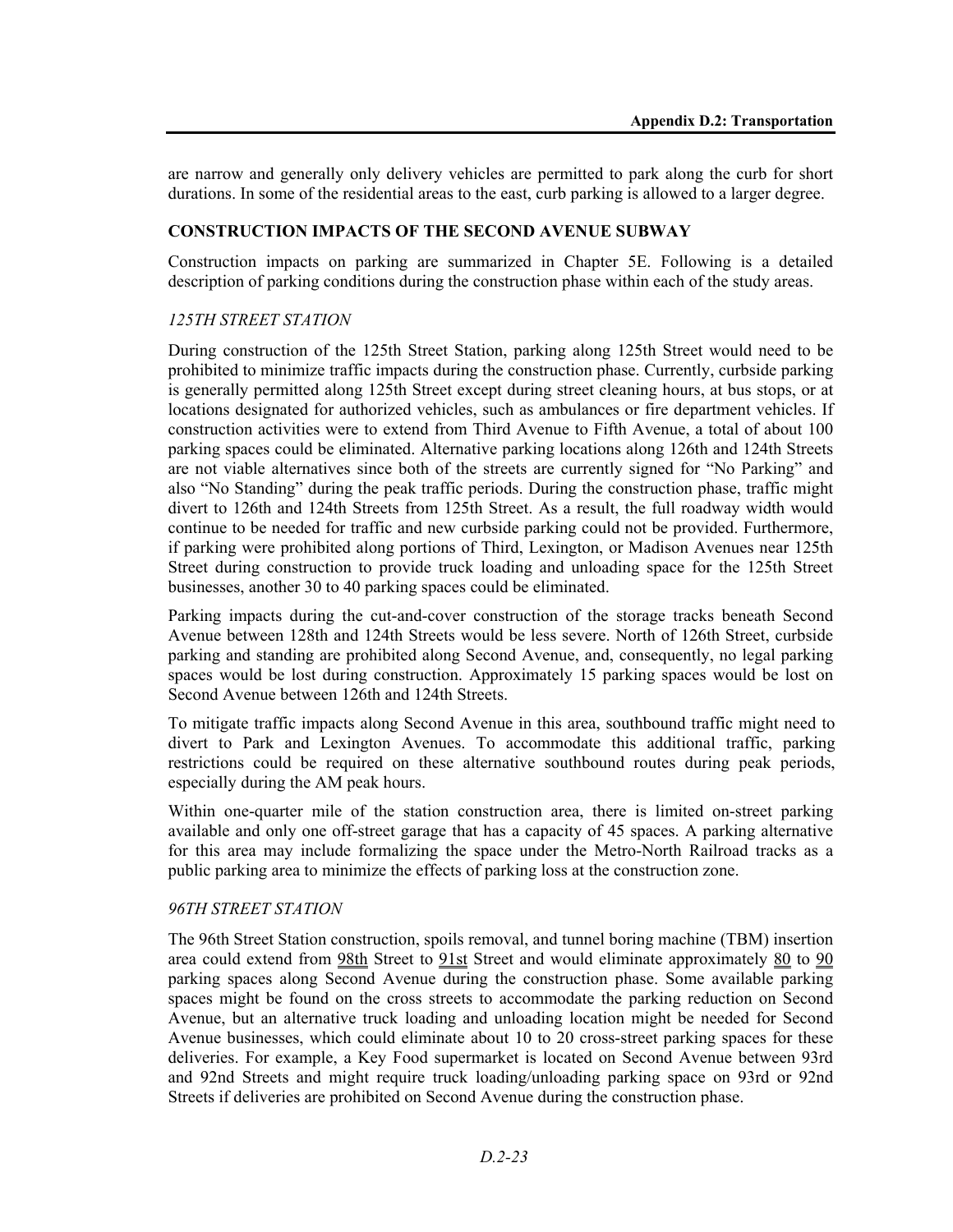#### **Second Avenue Subway FEIS**

Deliveries to the Metropolitan Hospital Center that occur on Second Avenue might be restricted if the construction zone should extend north of 97th Street. Alternative delivery locations would need to be provided on-site or on the First Avenue side of the hospital to accommodate this essential use.

On the east side of Second Avenue between 95th and 94th Streets is a 180-car parking garage that would be impacted by the open excavation of Second Avenue in this area for station construction and spoils removal. Because the garage has only one driveway, it would be inaccessible when construction operations occur on the east side of Second Avenue. Within a quarter-mile of the parking garage are eight other garages with a total capacity of over 1,700 spaces that could accommodate some of the parking eliminations.

#### *55TH STREET STATION*

In East Midtown, the predominant parking regulation along Second Avenue and the adjacent cross streets within the 55th Street Station construction area is "No Standing Anytime Except Trucks Loading and Unloading" during off-peak traffic hours (i.e., 10 AM to 4 PM). Therefore, no parking spaces would be lost, but approximately 50 curb spaces for deliveries would be eliminated within the construction zone, which could extend from 57th Street to 53rd Street. These deliveries cannot be easily shifted to the cross streets since these curbs are mostly occupied with delivery vehicles as well. Due to a lack of delivery space that would be available during the daytime hours, one option would be to require and provide parking space for lateevening and nighttime deliveries (after 7 PM) for these areas. Within one-quarter mile of the construction zone, there are ten garages with a total parking capacity of nearly 1,400 spaces, which could help accommodate visitors who drive to the area, but these spaces would not alleviate the shortfall of delivery curb space.

Similar to the 125th Street construction zone, southbound traffic on Second Avenue may need to be diverted to Lexington and Park Avenues to mitigate traffic impacts, which could result in peak period parking restrictions on these alternate southbound routes to accommodate the extra traffic.

#### *34TH STREET STATION*

The 34th Street Station and TBM insertion construction zone could extend from 36th Street to 32nd Street along Second Avenue. From 35th to 32nd Streets, curbside metered parking and truck loading activities are permitted on both sides, but are prohibited on the west side during peak traffic hours (i.e., 7-10 AM and 4-7 PM). On-street parking spaces in East Midtown are limited, and the construction zone parking restrictions would eliminate approximately 50 parking spaces. Furthermore, additional on-street parking spaces on an adjacent cross street might need to be eliminated if a truck loading and unloading area is required for the affected Second Avenue businesses during the construction phase. Within one-quarter mile of the construction zone are 10 parking garages that have a total capacity of over  $1,000$  spaces, which could alleviate on-street parking reductions. It should be noted that St. Vartan Cathedral is located on the northeast corner of Second Avenue and 34th Street, but curbside access to this land use could be provided from 34th Street.

To mitigate traffic impacts on Second Avenue, southbound traffic would need to be diverted to alternate southbound routes. This diversion could require peak period parking restrictions on the alternate routes, such as Lexington Avenue, to accommodate this additional traffic demand.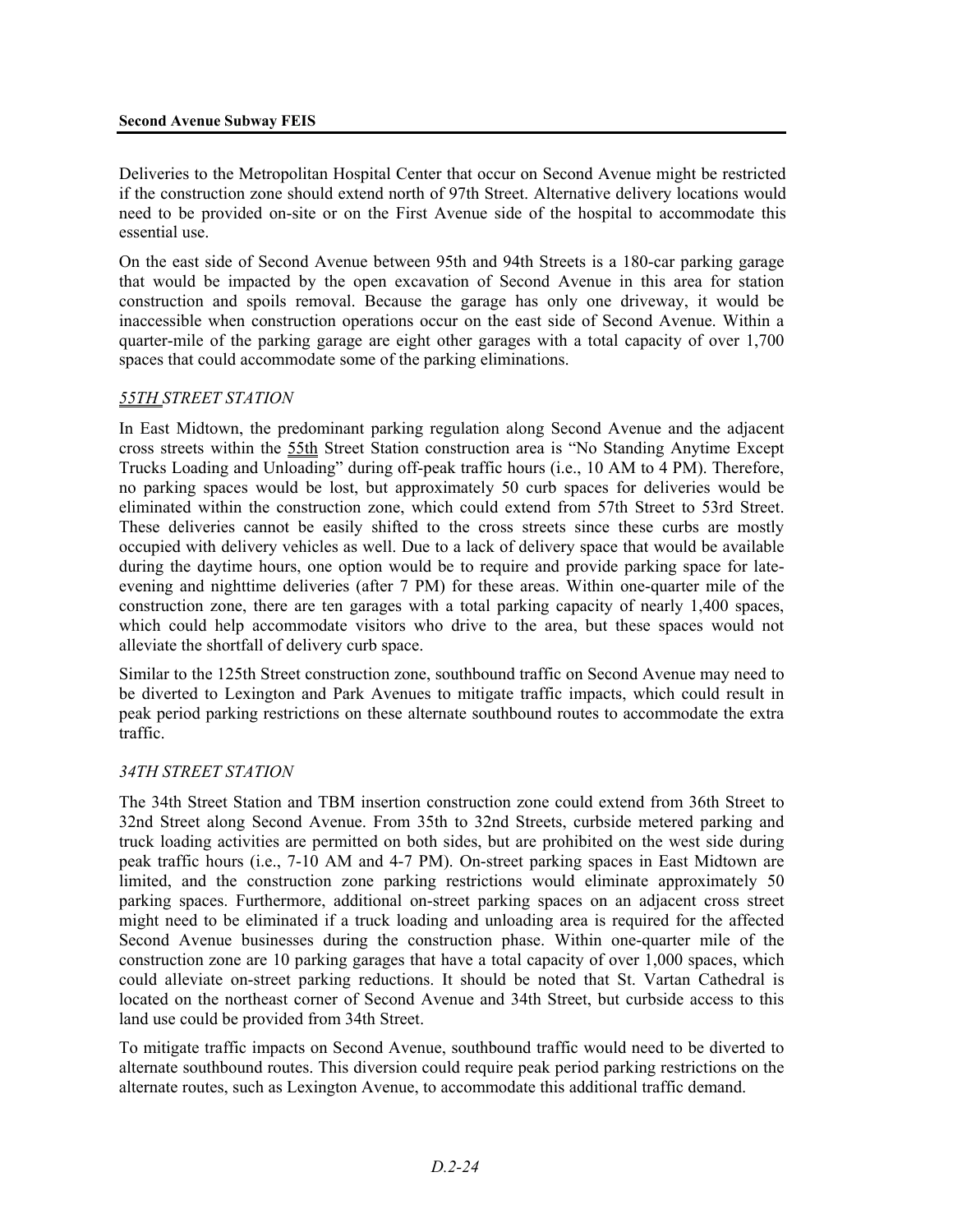#### *HOUSTON STREET STATION*

Parking impacts during the construction phase of the Houston Street Station were analyzed for the Lower East Side area. The Houston Street Station construction zone could extend from Houston Street north to 6th Street. The eastern and western curbs of Second Avenue between 6th and 1st Streets are primarily signed for 1-hour parking regulations. Between First Street and Houston Street, no parking is allowed between 8 AM and 6 PM on the western curb, but parking is allowed on the eastern curb toward First Avenue.

The curb faces along Second Avenue average between five and eight metered spaces per block, totaling about 70 spaces. Those vehicles parked on Second Avenue today would need to find other parking locations during the construction phase. Some available parking may be found on the adjacent cross streets, but this might not be sufficient to accommodate the parking demand. Within one-quarter mile of the construction site are four parking garages with a total capacity of over 350 vehicles that could accommodate on-street parking losses.

On Second Avenue between 3rd and 2nd Streets is the Church of the Nativity, which might need curbside access during the construction phase. Across the street from the church is a funeral home, which may also require certain curbside parking needs.

To mitigate the anticipated traffic impacts that would occur on Second Avenue at Houston Street during station construction, additional southbound traffic may need to be diverted to the Bowery. To accommodate this traffic, parking may need to be prohibited during the peak hours.

#### *HANOVER SQUARE STATION*

In the Lower Manhattan study area, the Water Street construction zone could extend from Maiden Lane to approximately Old Slip. Parking within this area would be prohibited during the construction phase to minimize traffic impacts. The parking regulations north of Hanover Square are predominantly "No Standing Anytime" to provide curb space for local and express bus stops. In this area, the construction phase would not eliminate any legal parking spaces but would require the relocation of several bus stops to curbs north of the construction zone.

South of Hanover Square, truck loading and unloading is permitted at the curb and along the western curb; some parking is allowed for authorized Taxi and Limousine Commission "forhire" vehicles. The approximately 40 parking spaces on Water Street south of Hanover Square would be eliminated during construction of the Hanover Square Station. Some of these vehicles might be accommodated by available parking spaces on Old Slip, Pearl Street, or South Street. The remaining vehicles could probably be accommodated within the six parking garages that are within one-quarter mile of the construction site that have a total capacity of over 900 spaces.

During construction of the Seaport Station, access to the surface parking lots on the east side of Pearl Street would be restricted from Pearl Street but could still be accessed from driveways on Peck Slip and Water Street. Parking in the 310-car garage on Pearl Street would be eliminated when construction activities at this station occur on Pearl Street. There are six other parking garages with a total capacity of 690 cars within one-quarter mile of this garage and another 14 garages within one-half mile that could help accommodate parking needs.

#### *OTHER STATION LOCATIONS*

Although parking impacts at the other station locations were not analyzed in detail, it is possible to extrapolate the findings from the representative stations analyzed above. The length of a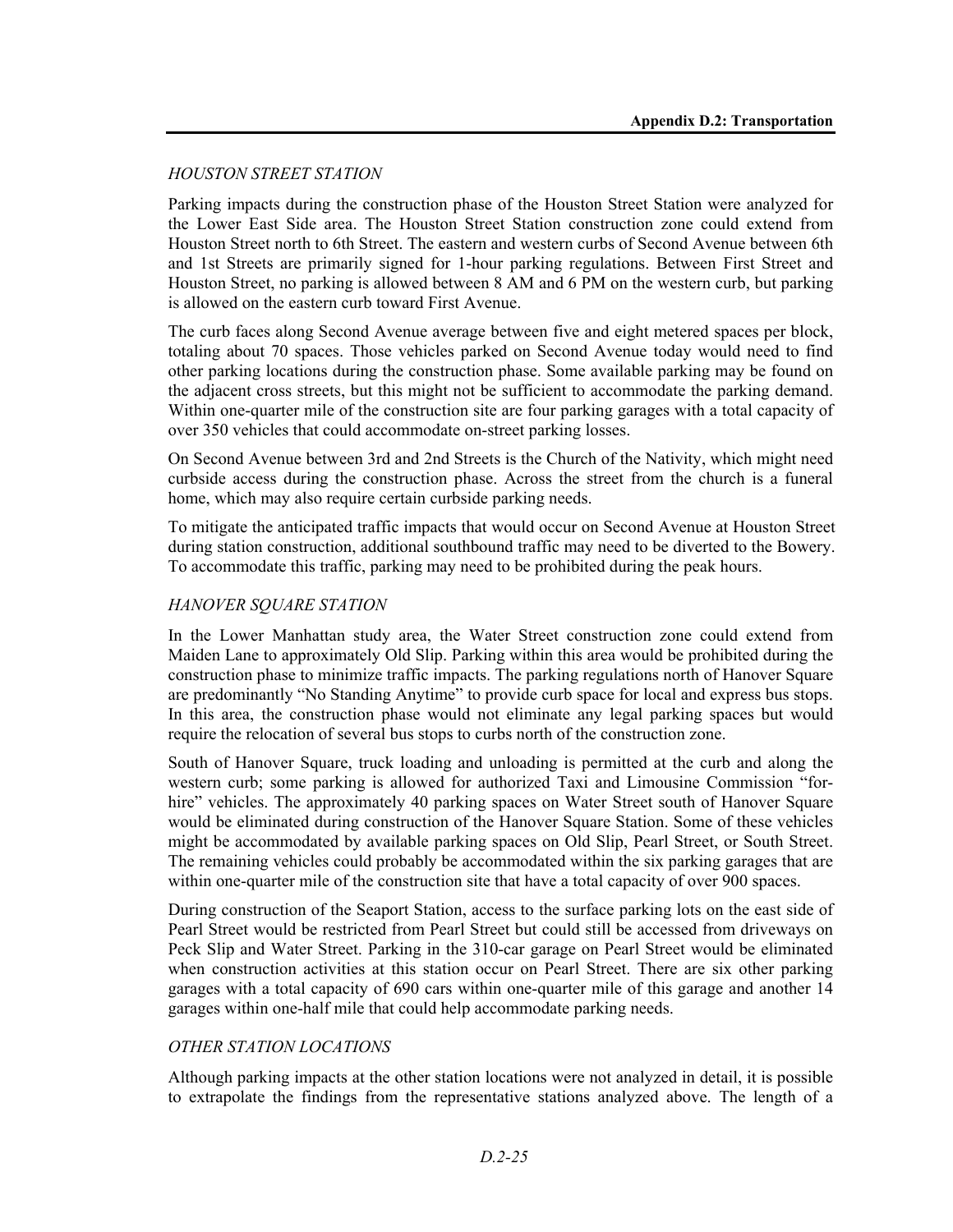typical station construction zone is about four to five blocks. During the construction phase, parking would be prohibited on both sides of Second Avenue through the construction zone to minimize traffic impacts. Assuming the average blockface accommodates seven to eight parking spaces, approximately 50 to 80 curbside parking spaces might be lost per zone. An additional 10 to 20 parking spaces per zone might need to be eliminated on the cross streets to provide locations for truck deliveries to businesses on Second Avenue that might lose parking in front of their establishments. These numbers reflect the best parking reduction estimates for the construction phase at this time. The engineering team will develop detailed maintenance and protection of traffic plans for the entire construction effort, and this will detail the number and specific location of parking spaces to be eliminated.

As in other locations, any parking garages or lots located adjacent to construction areas would be adversely affected unless alternative entrances/egresses to the garages are available from the construction areas. Also, as with the areas assessed in detail, any associated shortfalls in parking that would occur as a result of temporary closures to such garages or lots would be reduced if additional parking garages were located within a one-quarter mile radius.

#### **PERMANENT IMPACTS OF THE SECOND AVENUE SUBWAY**

As described in Chapter 5E, while a parking garage at 89 Chrystie Street with a capacity for 140 vehicles and portions of several parking lots may be acquired for necessary ancillary facilities, and curb spaces immediately adjacent to new stations access locations could be lost, no significant parking impacts would occur once the Second Avenue Subway is operational.

## **D. PEDESTRIANS**

## **EXISTING CONDITIONS**

The following discussion provides more detailed information on pedestrian analysis procedures and operating characteristics in support of Chapter 5F.

According to the *Highway Capacity Manual*, six different levels of service (LOS), A through F, are used to detail the quality of pedestrian flows based on available effective walk or maneuver space per person, the presence of pedestrian platoons (i.e., a grouping or bunching of pedestrians walking into the crosswalk when the light turns green) and, in the case of crosswalks and corners, the presence of controlling traffic signals and intersecting pedestrian flows. Levels of service are therefore based not only on volumes, but also on sidewalk or crosswalk area. A low volume on a wide sidewalk would operate well, while the same volume on a narrow sidewalk may not. The levels of service are calculated for the peak 15-minute interval within the peak hour. LOS A describes pedestrian flows that are considered to be "open" flows, with unrestricted walking speeds and no maneuvering needed to pass or avoid conflicts. In LOS B, pedestrian flows are provided with sufficient space and are virtually unimpeded. LOS C pedestrian flows are somewhat restricted, with minor conflicts noticeable in opposing flows. In LOS D, pedestrian flows and walking speeds are restricted with conflicts present. At capacity LOS E conditions, virtually all walking speeds are restricted and there is insufficient space for passing slower pedestrians. Stoppages and interruptions of flow are due to limited walkway capacity. LOS F conditions are characterized by severely restricted walk speeds, and forward progress is limited to shuffling. LOS A, B, C, and D are considered acceptable in an urban area; LOS E and F are considered unacceptable, although these conditions are often prevalent in intensely developed urban locations.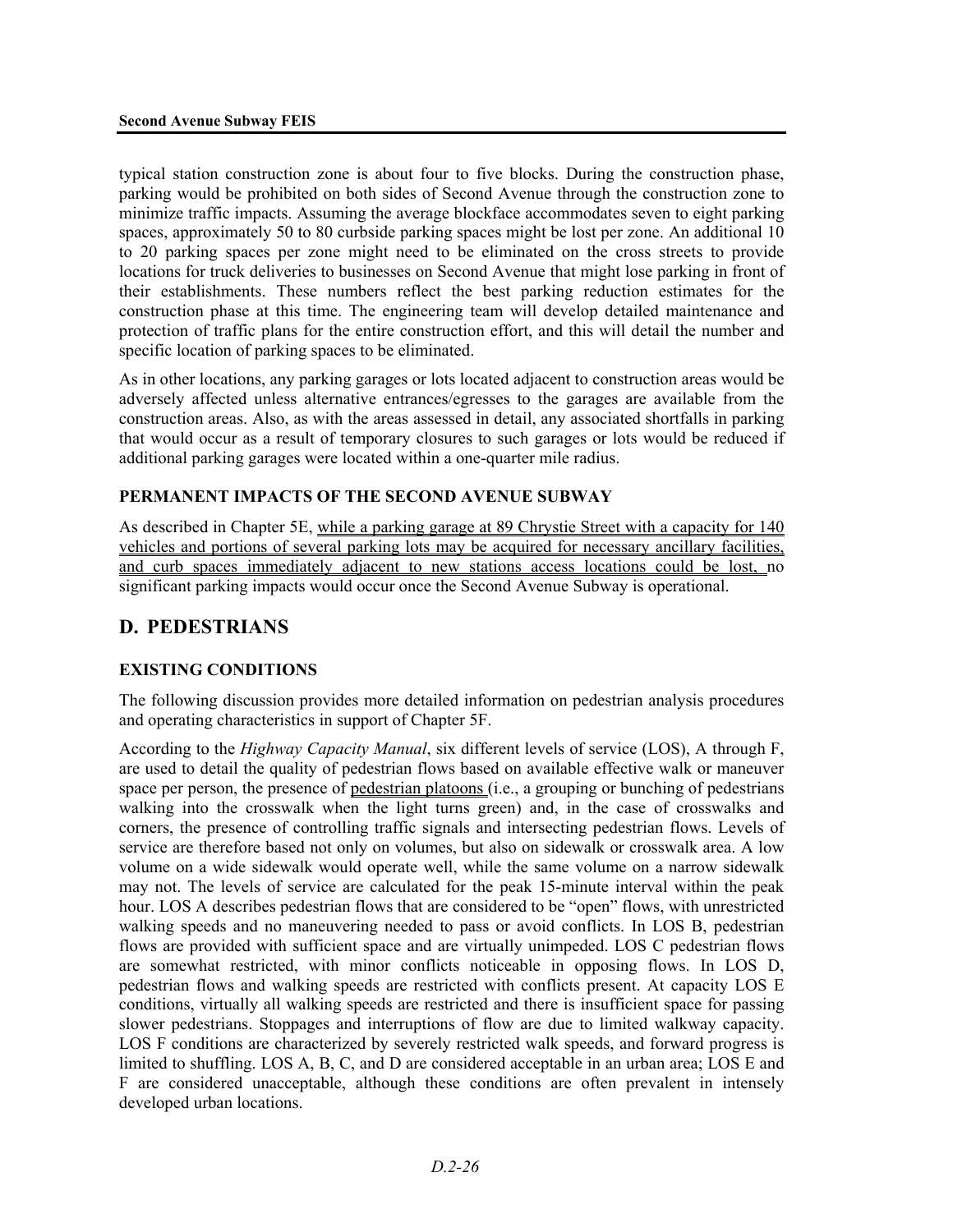An overview of existing on-street pedestrian conditions in each study area neighborhood zone is presented below. Pedestrian volume data collected from Environmental Impacts Statements completed since 1990 are summarized as follows.

#### *EAST HARLEM*

The East Harlem area is dominated by 125th Street, a major commercial and activity corridor that runs east-west between the Triborough Bridge to the east and the Henry Hudson Parkway to the west. Pedestrian volumes are highest in the weekday evening and Saturday midday periods, which are the peak shopping times. At the Adam Clayton Powell Boulevard intersection (slightly west of the study area), the peak crosswalk volumes were noted to be generally within the 1,000-1,500 persons per hour range, with a maximum of about 2,400 pedestrians per hour during these periods. One block east at Lenox Avenue, pedestrian volumes are below 1,000 persons per hour, with a peak of about 1,500 persons per hour. Levels of service are within the acceptable range. Away from the 125th Street commercial corridor, sidewalk activity dwindles and LOS A conditions generally prevail.

#### *UPPER EAST SIDE*

The Upper East Side is dominated by concentrated pedestrian flows near the major hospitals and commercial developments fronting along First and Second Avenues and along the key east-west streets, such as 86th Street. Other important generators include Hunter College, Lenox Hill and Mount Sinai Hospitals, and local public schools. A few blocks from these significant land uses, pedestrian volumes diminish to a point at which congestion does not occur.

Volumes along the sidewalks of 86th Street near Lexington Avenue range between 2,500 and 3,000 pedestrians per hour. Near Hunter College along Lexington Avenue and at the 68th Street subway station, pedestrian crosswalk volumes range between 1,600 and 2,500 persons in the AM peak hour, and between 2,500 and 3,500 in the midday and PM peak hours. Closer to New York Hospital-Cornell Medical Center along York Avenue and farther from subway transit, pedestrian volumes are somewhat lower, generally within a 1,000 to 2,000 person per hour range. In almost every case, levels of service associated with these pedestrian volumes are LOS C or better, indicating acceptable sidewalk and crosswalk conditions.

#### *EAST MIDTOWN*

East Midtown contains the most intense pedestrian volumes in Manhattan. East Midtown is also the nation's largest Central Business District (CBD), contains several major intermodal transportation facilities, and has numerous tourist attractions. Each of these land uses generates significant pedestrian activity, and when situated near each other (such as at the United Nations and Grand Central Terminal), they combine to cause extreme crowding at key pedestrian processing areas. In the Grand Central Terminal area, the morning and evening periods are dominated by commuter flows coming from or bound for Metro-North trains or the subways. The midday period is less intense and characterized by local trips typical of office workers during their lunch hour.

Near East Midtown's northern boundary at 60th Street, hourly volumes along Third Avenue consist of a mix of commuter walkers and shoppers, and range from 4,000 to 6,000 persons per hour. There are some isolated sidewalks, however, that carry volumes approaching 8,000 persons per hour during the lunch time period. Although the sidewalks appear to have adequate capacity to process such volumes, the corner reservoir areas where pedestrians often mix or wait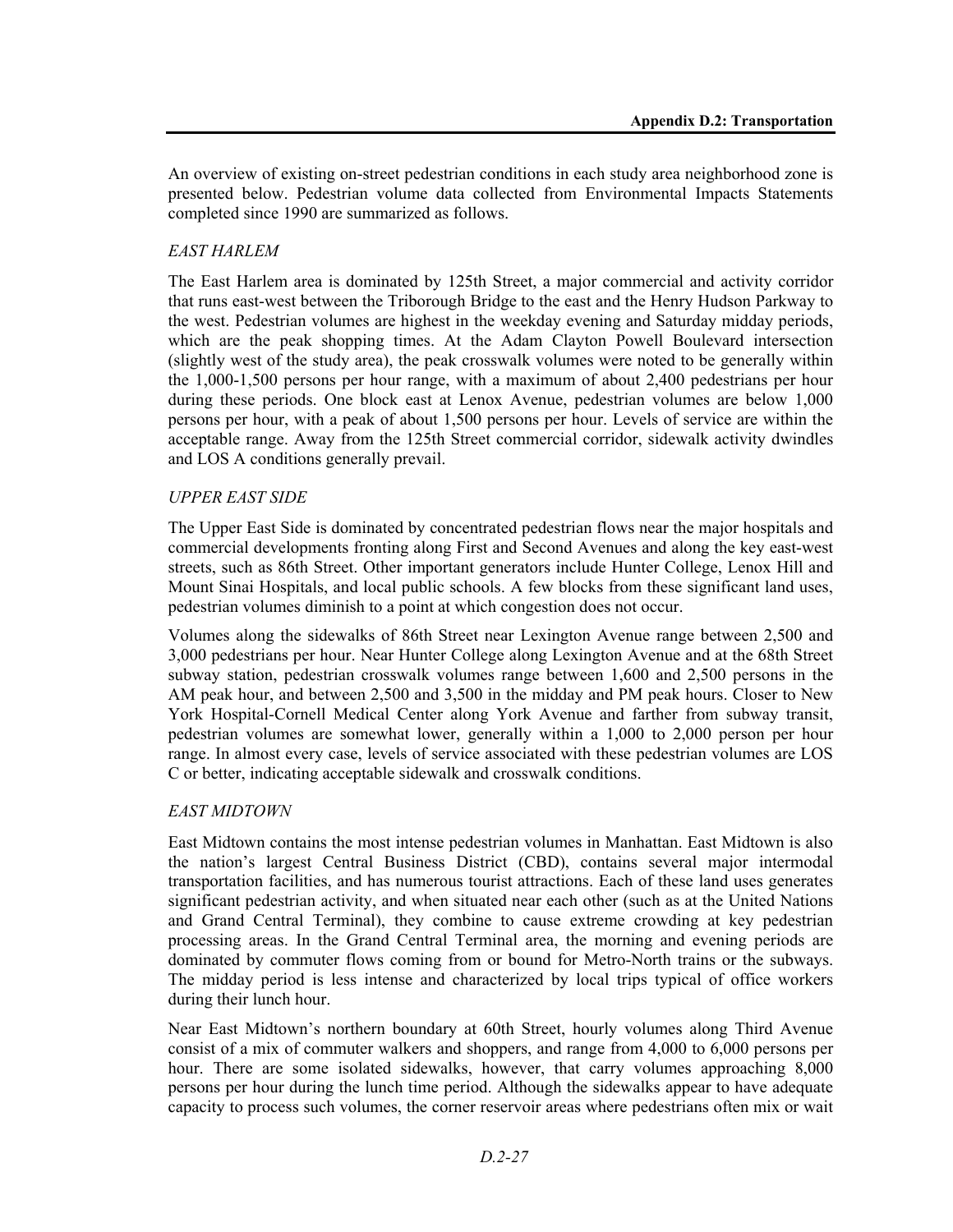for the walk signal operate at LOS D or worse during various peak travel periods. Pedestrian volumes along 42nd Street show peak period volumes as high as 5,000-6,000 per hour near Grand Central Terminal, although reported levels of service are still in the acceptable LOS C or better range. Corner reservoir areas and crosswalks operate under some congestion, with levels of service ranging from D to E during various time periods. Hourly volumes noted along Fifth Avenue near the Midtown branch of the New York Public Library range from 2,500 to 3,000 persons in all daily peak hours. Levels of service for mid-block sidewalk and corner reservoir and crosswalk areas are acceptable. Hourly pedestrian volumes at mid-block points along side streets range from 300 to 1,000 persons per hour (LOS A or B), although at selected areas near Rockefeller Center (a major tourist attraction), hourly pedestrian volumes expectedly intensify and tend to exceed 1,000 persons in the midday period.

#### *GRAMERCY PARK / UNION SQUARE*

On-street pedestrian volumes are lower in the Gramercy Park/Union Square area than in East Midtown. Most sidewalks operate at an acceptable LOS C or better and most of the pedestrian activity occurs along the two major cross streets, namely 23rd and 14th Street. At Second Avenue and 14th Street, peak pedestrian crosswalk volumes range from 400 to 500 people per hour during the AM and PM peak periods and operate at LOS B conditions.

#### *LOWER EAST SIDE*

On the Lower East Side, intense pedestrian activities tend to be closer to commercial spines, such as Broadway and Canal Street, which are lined with retail businesses attracting shoppers and tourists. At the eastern edge of Chinatown, the Canal Street crosswalks near the Bowery process between 600 and 1,800 people per hour in the weekday peak periods. Similar volumes are noted near Canal Street's intersection with Broadway. Although level of service data was not available for this area, volume levels appear to reflect conditions within the LOS C to LOS D range. Just north of Canal Street along the Bowery, hourly pedestrian volumes are within the 700-900 people per hour range. Hourly pedestrian volumes are lower with increased distance from major commercial areas, within the 200 to 400 people per hour range (LOS B or better), which appear to reflect the internal conditions away from the major travel roadways.

#### *LOWER MANHATTAN*

In Lower Manhattan, much of the pedestrian traffic is generated by office buildings but is concentrated around transportation facilities, such as the Staten Island Ferry at the southernmost tip of the island and subway stations in the area. Ferry and subway commuters frequently complete their trip on foot, as either their work destinations are within acceptable walking distances or connecting transit is not convenient for their use. The South Street Seaport, on the extreme east side of Lower Manhattan near Fulton Street, generates weekday lunchtime pedestrian traffic. Other tourist attractions within the area include the Statue of Liberty, Wall Street, and various government buildings. There are a number of full-time and part-time pedestrian-only areas in Lower Manhattan, including Fulton Street east of Water Street (fulltime) and Nassau Street (part-time).

Pedestrian volumes are highest in the Wall Street part of Lower Manhattan, as this is the focal point of the Financial District's employment center. While pedestrian volumes are high, the levels of service on record have been presented as acceptable. In some cases, AM and PM peak pedestrian volumes were recorded as exceeding 300-350 persons per 15 minutes (over 1,200 per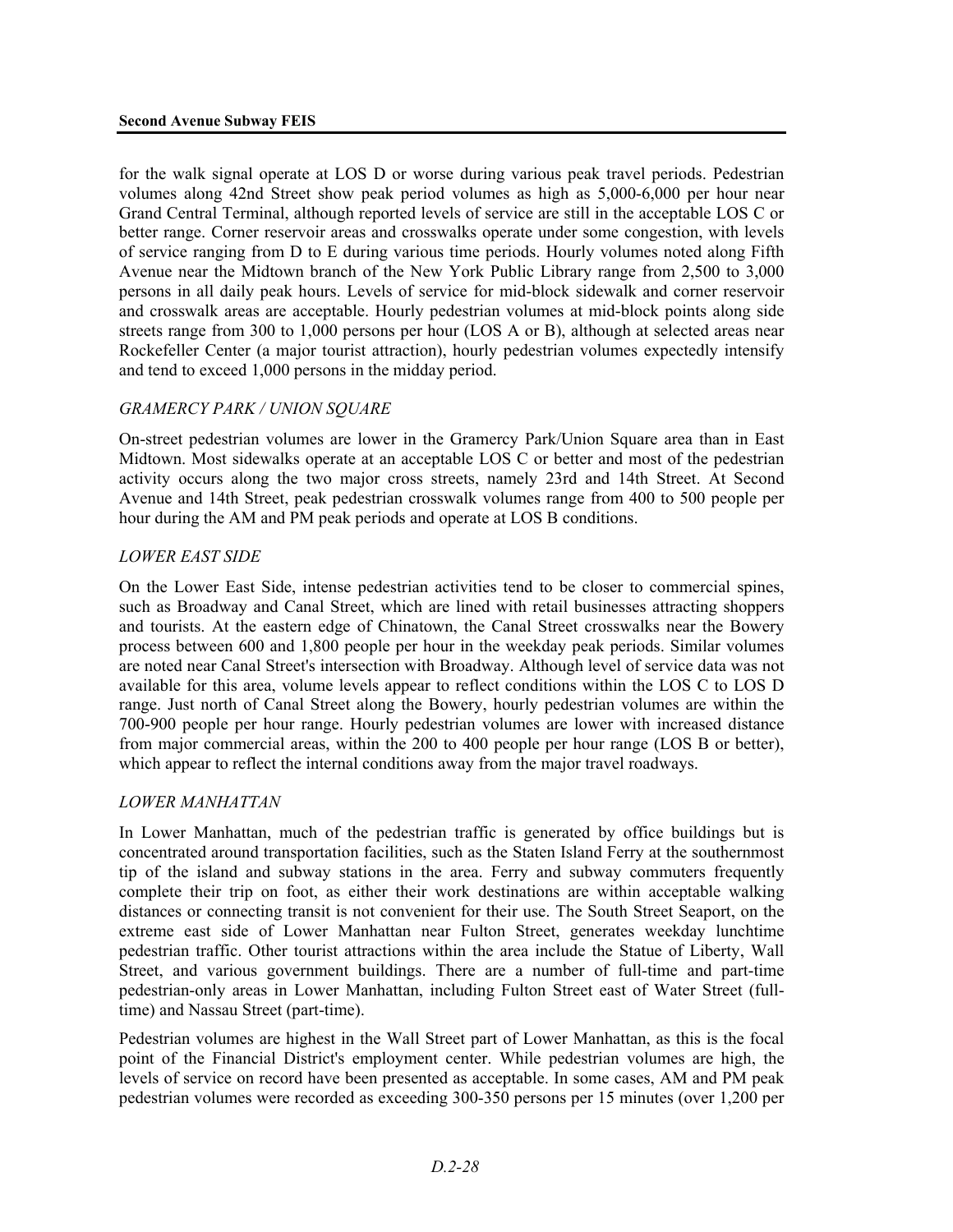hour) on a particular mid-block sidewalk. Closer to the borough's municipal center, near Chambers Street and Broadway, mid-block pedestrian volumes of between 1,000 and 1,500 per hour have been recorded, indicative of acceptable levels of service.

#### **CONSTRUCTION IMPACTS OF THE SECOND AVENUE SUBWAY**

Please see Chapter 5F for the assessment of construction impacts.

#### **PERMANENT IMPACTS OF THE SECOND AVENUE SUBWAY**

#### *SECOND AVENUE SUBWAY*

While the locations of subway entrances have not been finalized, the most current information available on subway station entrance locations is included in Chapter 5F.

The on-street assignment of these pedestrians was based on NYCT's Critical Link Analysis of the Transit Demand Forecast (TDF) model. This procedure identifies the origin and destination zones of the riders on trains entering or leaving a station. This origin and destination information was the basis for developing street-level pedestrian flow distributions as pedestrians were assigned to the station entrances closest to their origin or destination zone. Pedestrians from zones more than two avenues away were assumed to use the crosstown bus and assigned to the sidewalk network as they transferred between the bus stop and the subway station entrance.

The PM peak hour subway-generated pedestrian flows were based upon MetroCard and turnstile count data and are estimated to be about 15 percent lower than the comparable AM peak periods in the business district station areas and about 35 percent lower at stations in residential areas. The lower station pedestrian flows in the residential areas reflect the travel behavior of workers not immediately returning home during the PM peak hour.

The *Highway Capacity Manual* methodology was used as the procedural basis for all pedestrian level of service analyses on corners, crosswalks, and walkways. For walkways, the "platoon" level of service, which usually occurs when transit vehicles release a large group of pedestrians in a short period of time, is measured as the pedestrian flow rate per foot of width per minute. Street corners and crosswalks are analyzed for the "maximum surge" condition (i.e., the point at which the maximum number of pedestrians are in the crosswalk) and are measured in square feet of space per pedestrian.

To determine whether the new Second Avenue Subway pedestrian flows would create significant on-street impacts, level of service criteria cited in the *New York City Environmental Quality Review Technical Manual (NYC CEQR)*, were used as follows:

- For corners and crosswalks, significant impacts may occur in the Manhattan CBD if the No Build condition has an average pedestrian area of less than 15 square feet per pedestrian, and the project decreases the available area by 1 square foot per person or more. Outside the CBD, significant impacts may occur if the No Build condition has an average pedestrian area of less than 20 square feet per pedestrian and the project decreases the available area by 1 square foot or more.
- For sidewalks, a significant impact may occur in the Manhattan CBD if the No Build conditions are characterized by a flow rate of greater than 15 pedestrians per foot per minute (pfm) and the project would increase that rate by 2 or more pedestrians per foot per minute. Outside the CBD, a significant impact would occur if the No Build conditions have flow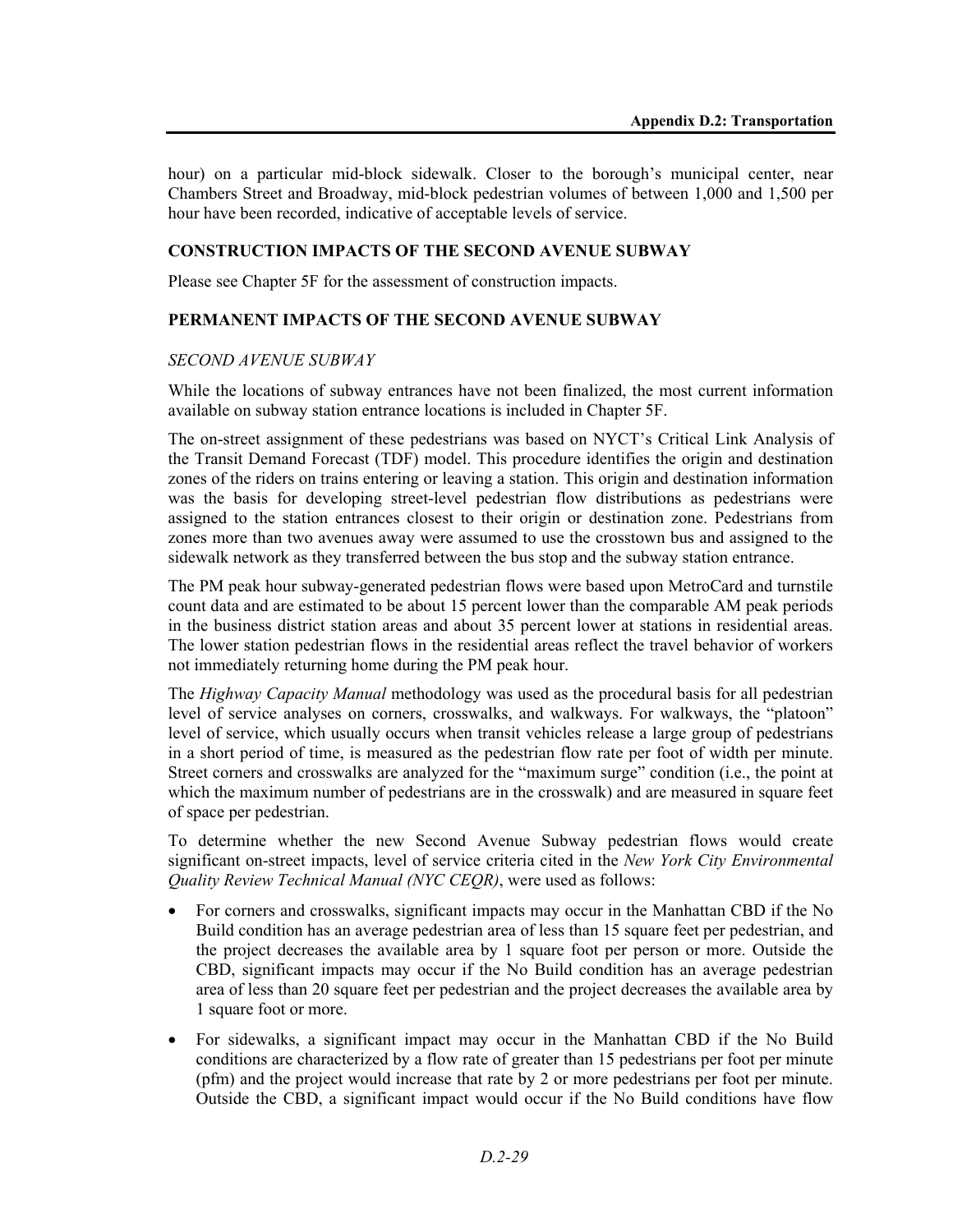rates of more than 13 pfm and the project would increase that rate by 2 or more pedestrians per foot per minute.

On-street pedestrian elements at 11 representative station locations were selected for detailed analysis -- the 125th, 96th, 86th, 72nd, 42nd, 14th, Seaport and Hanover Square Stations on the Second Avenue Subway, the 42nd Street/Times Square and 34th Street/Herald Square Stations on the express service on the Broadway Line, and Grand Central Station on the Lexington Avenue Line. Tables D.2-16 and D.2-17 summarize pedestrian levels of service at key crosswalks and corners for the No Build and Build conditions. These tables support the findings described in the Pedestrian chapter of the FEIS for the critical street corner and crosswalk elements at each study location. More information is available in Appendix D.3.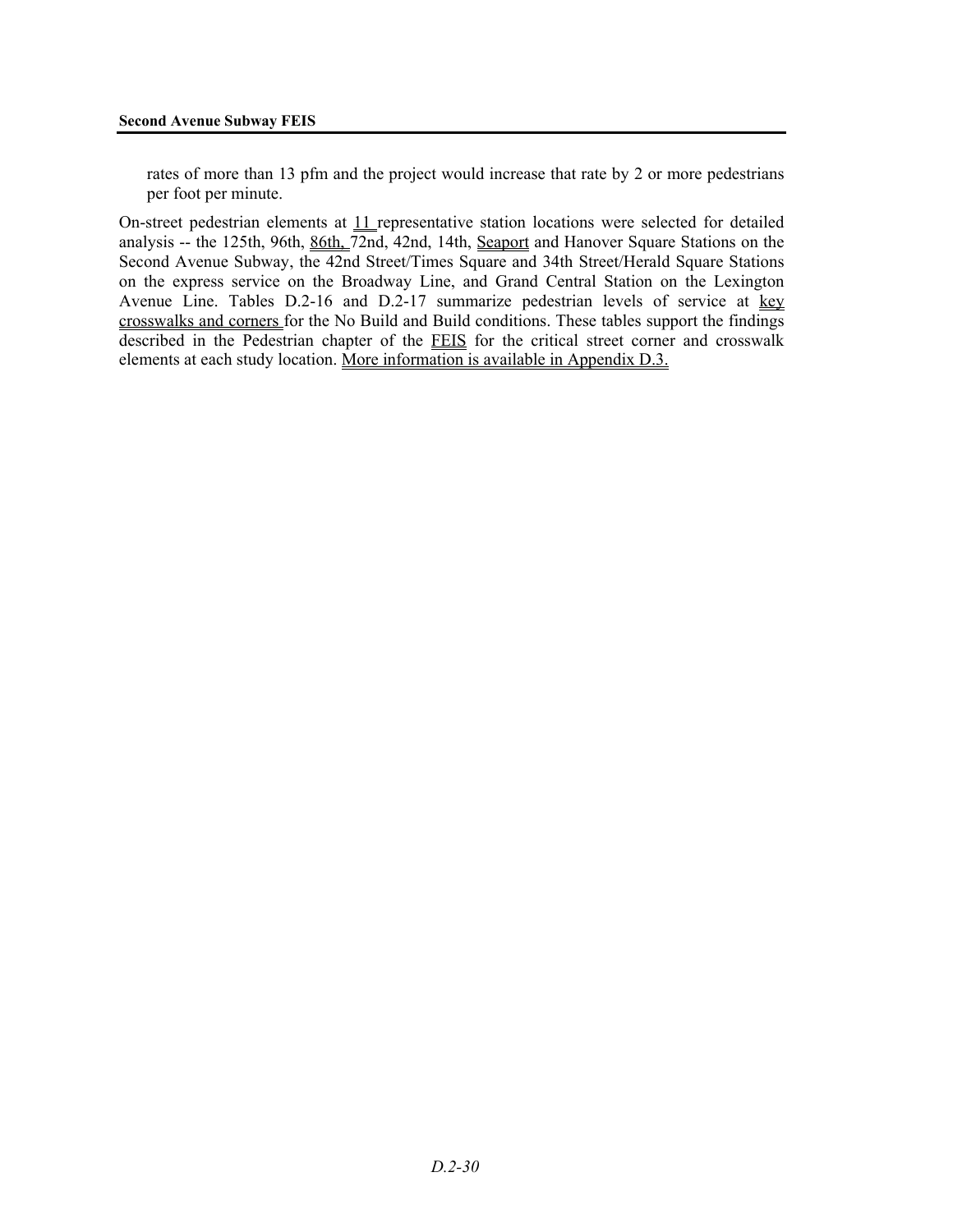**Table D.2-16**

|                                 |                  |                 | <b>AM Peak Period</b> |                    |          | <b>PM Peak Period</b>      |                  |
|---------------------------------|------------------|-----------------|-----------------------|--------------------|----------|----------------------------|------------------|
| Location                        | <b>Crosswalk</b> | <b>No Build</b> | <b>Build</b>          | Mitigated No Build |          | <b>Build</b>               | <b>Mitigated</b> |
| Park Avenue at 125th Street     | <b>North</b>     | С               | E                     | С                  | С        | E                          | С                |
|                                 | South            | D               | E                     | D                  | С        | C                          |                  |
| Second Avenue at 94th Street    | East             | B               | E*                    | $E^{\#}$           | B        | $E^*$                      | $E^{\#}$         |
|                                 | West             | <sub>B</sub>    | $\overline{C}$        |                    | B        | B                          |                  |
| Second Avenue at 86th Street    | <b>North</b>     | D               | E*                    | D                  | C        | D                          |                  |
|                                 | South            | C               | C                     |                    | C        | D                          |                  |
| Second Avenue at 44th Street    | East             | C               | D                     |                    | D        | D                          |                  |
|                                 | West             | C               | $F^*$                 | D                  | C        | $E^*$                      | D                |
| Lexington Avenue at 42nd Street | <b>North</b>     | E               | E                     |                    | E        | E                          |                  |
|                                 | West             | E               | D                     |                    | E        | D                          |                  |
| Seventh Avenue at 40th Street   | South            | D               | D                     |                    | D        | D                          |                  |
|                                 | East             | F               | F                     |                    | F        | E*                         | D                |
| Sixth Avenue at 32nd Street     | <b>North</b>     | D               | ₫                     |                    | E        | $\underline{\mathsf{E}}$   |                  |
|                                 | East             | D               | $\overline{C}$        |                    | D        | $\overline{C}$             |                  |
| Water Street at Fulton/Pearl St | <b>North</b>     | A               | <u>B</u>              |                    | <u>B</u> | $\overline{\mathsf{B}}$    |                  |
|                                 | <b>South</b>     | <u>B</u>        | B                     |                    | С        | $\overline{\underline{C}}$ |                  |
|                                 | West             | Α               | D                     |                    | Α        | $\underline{\mathsf{B}}$   |                  |
| Water Street at Wall Street     | East             | B               | C                     |                    | C        | C                          |                  |
|                                 | West             | B               | D                     |                    | B        | D                          |                  |

## **Second Avenue Subway (Year 2025) Pedestrian Crosswalk Levels of Service**

**Notes:**

Denotes a significant pedestrian impact.

# Denotes an unmitigated significant pedestrian impact, because measure identified would create property impacts that would outweigh the benefits (see Chapter 5F).

1 The number of station entrances will be determined through Preliminary Engineering. Additional significant adverse impacts could be expected if fewer entrances are constructed than the numbers that were assumed for these analyses.

2 A crosswalk may deteriorate to or within LOS E and not be considered a significant impact if the pedestrian area occupancies remain within *NYC CEQR* guidelines.